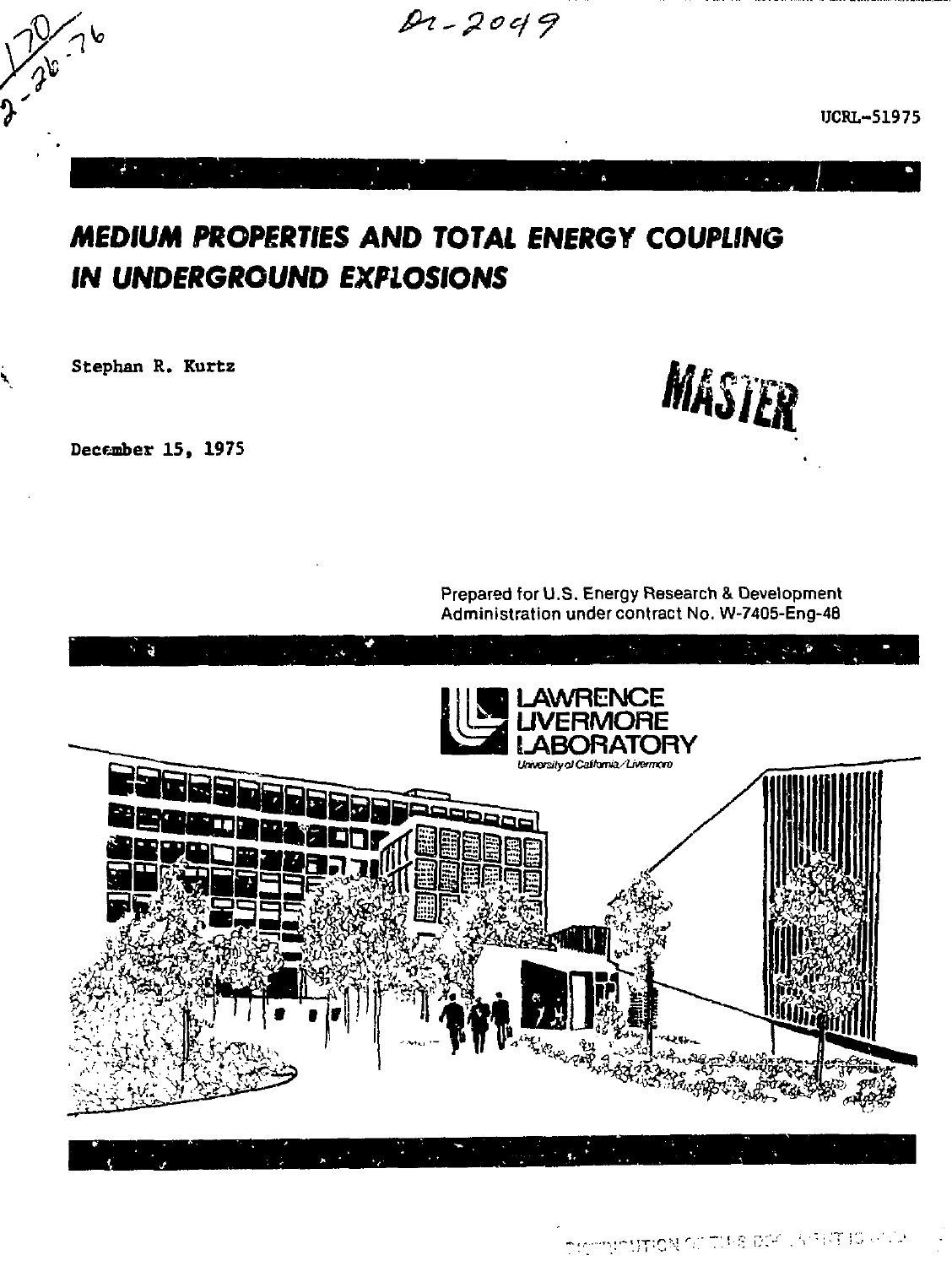#### **NOTICE**

"This report was prepared as an account of work<br>sponsored by the United States Government. Neither the United States nex the United States Energy Research & Development Administration, nor any<br>of their employees, nor any of their contractors,<br>subcontractors, or their employers, makes any<br>warning, experimently for the security warning,<br>expansivily or responsibility f

Printed in the United States of America Available from National Technical Information Service U.S. Department of Commerce 5285 Port Royal Road Springfield, Virginia 22151 Price: Printed Copy \$ 7; Microfiche \$2.25

| *Pages       | NTIS<br><b>Selling Price</b> |
|--------------|------------------------------|
| $1 - 50$     | \$4.00                       |
| $51 - 150$   | \$5.45                       |
| $151 - 325$  | \$7,60                       |
| $326 - 500$  | \$10.60                      |
| $501 - 1000$ | \$13.60                      |

 $\frac{1}{2}$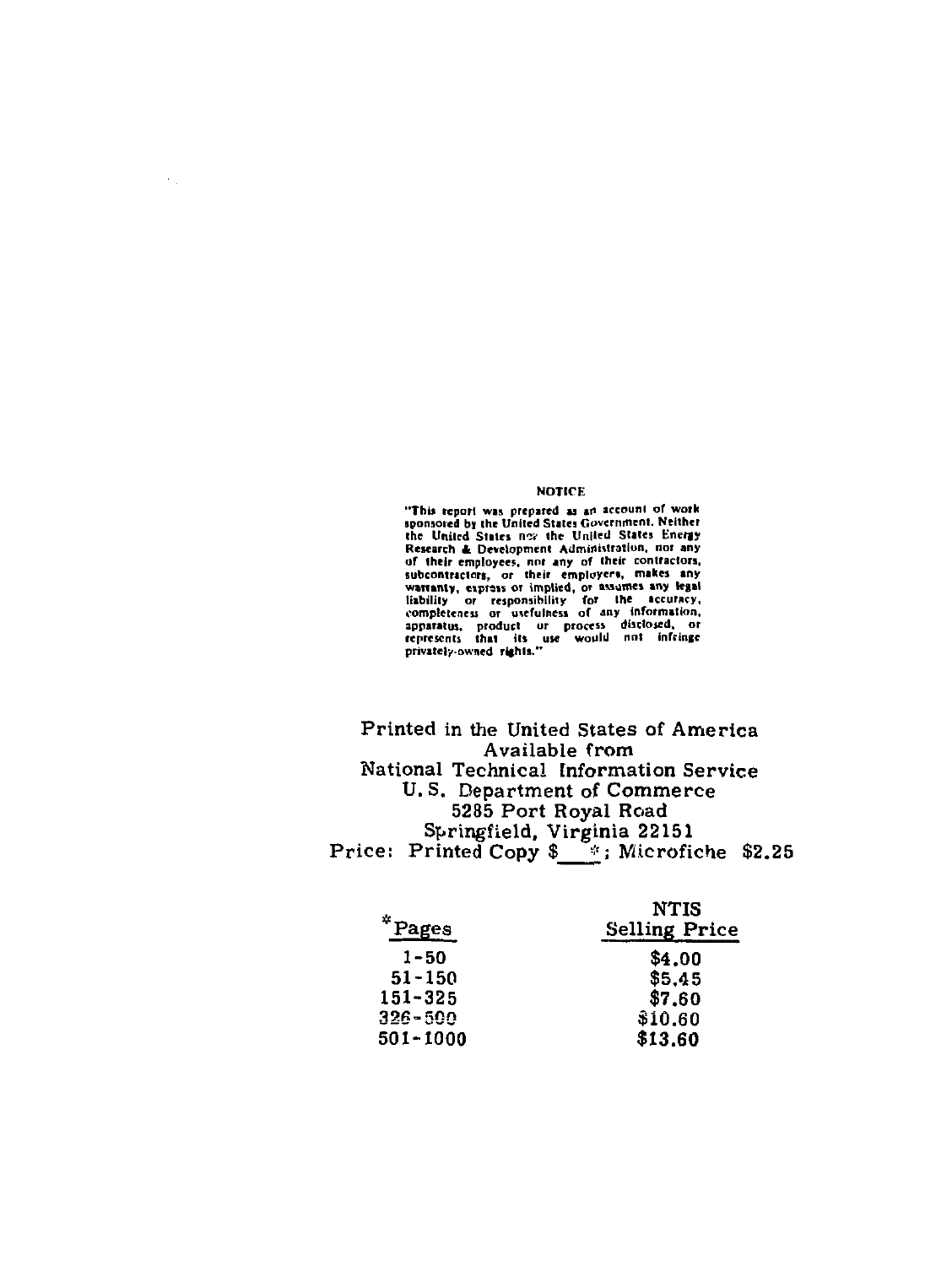

## LAWRENCE LIVERMORE LABORATORY

University of California, 'Livermore, California, '94550

**UCRL-51975** 

# MEDIUM PROPERTIES AND TOTAL ENERGY COUPLING **IN UNDERGROUND EXPLOSIONS**

Stephan R. Kurtz

MS. Date: December 15, 1975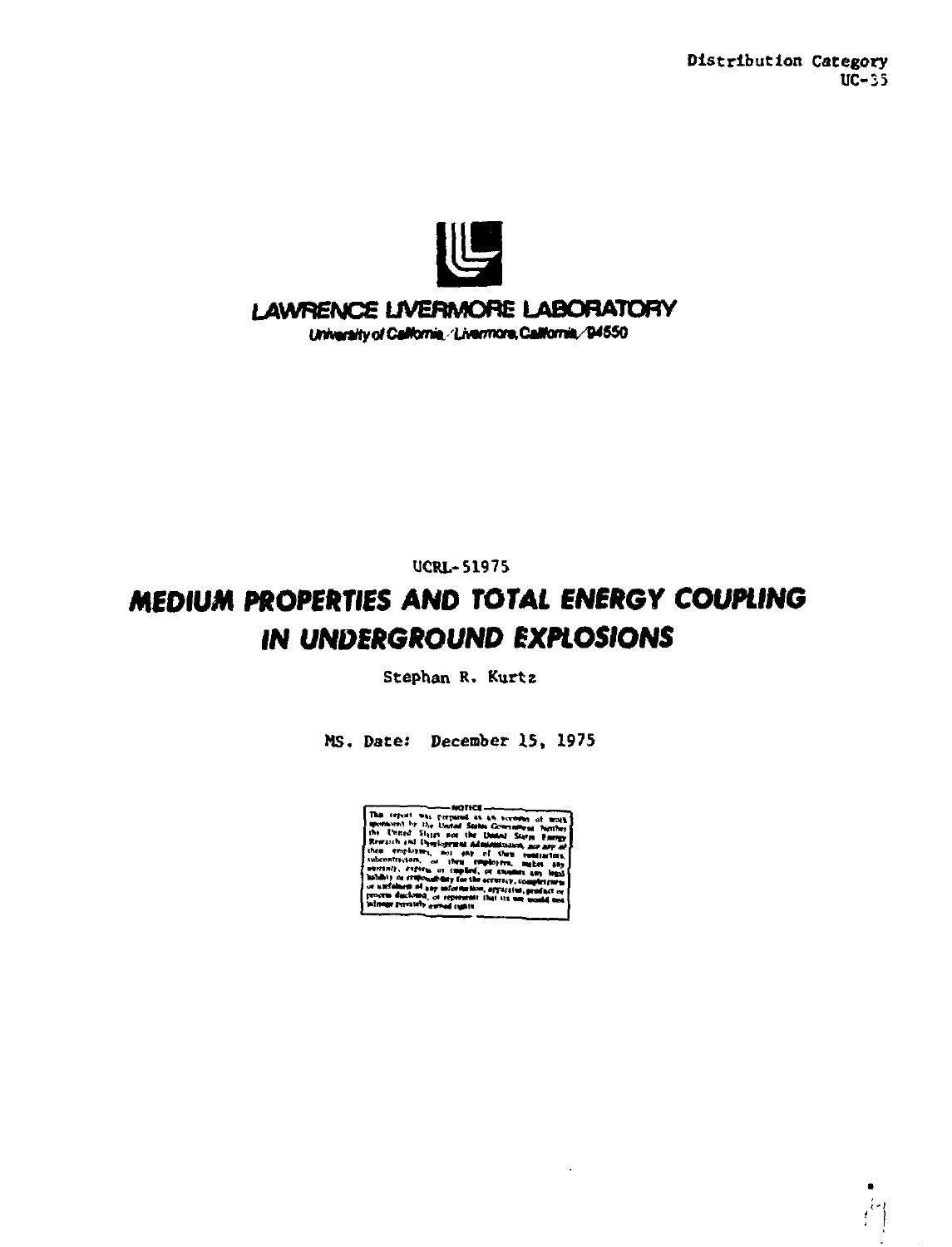# Contents

| Model Definition 3                                                                                                  |  |  |  |  |  |  |  |  |  |  |  |
|---------------------------------------------------------------------------------------------------------------------|--|--|--|--|--|--|--|--|--|--|--|
| Results $\cdots$ $\cdots$ $\cdots$ $\cdots$ $\cdots$ $\cdots$ $\cdots$ $\cdots$ $\cdots$ $\cdots$ $\cdots$ $\cdots$ |  |  |  |  |  |  |  |  |  |  |  |
|                                                                                                                     |  |  |  |  |  |  |  |  |  |  |  |
|                                                                                                                     |  |  |  |  |  |  |  |  |  |  |  |
| Appendix A: An Alternate Approach to Determining Total Energy Coupling . 13                                         |  |  |  |  |  |  |  |  |  |  |  |
| Appendix B: Energy Coupled to the Ground Shock by an                                                                |  |  |  |  |  |  |  |  |  |  |  |
| Explosion in Silicate Rock, , , , , , , , , , , , , , , , 18                                                        |  |  |  |  |  |  |  |  |  |  |  |

 $\sim 10^{11}$  and  $\sim 10^{11}$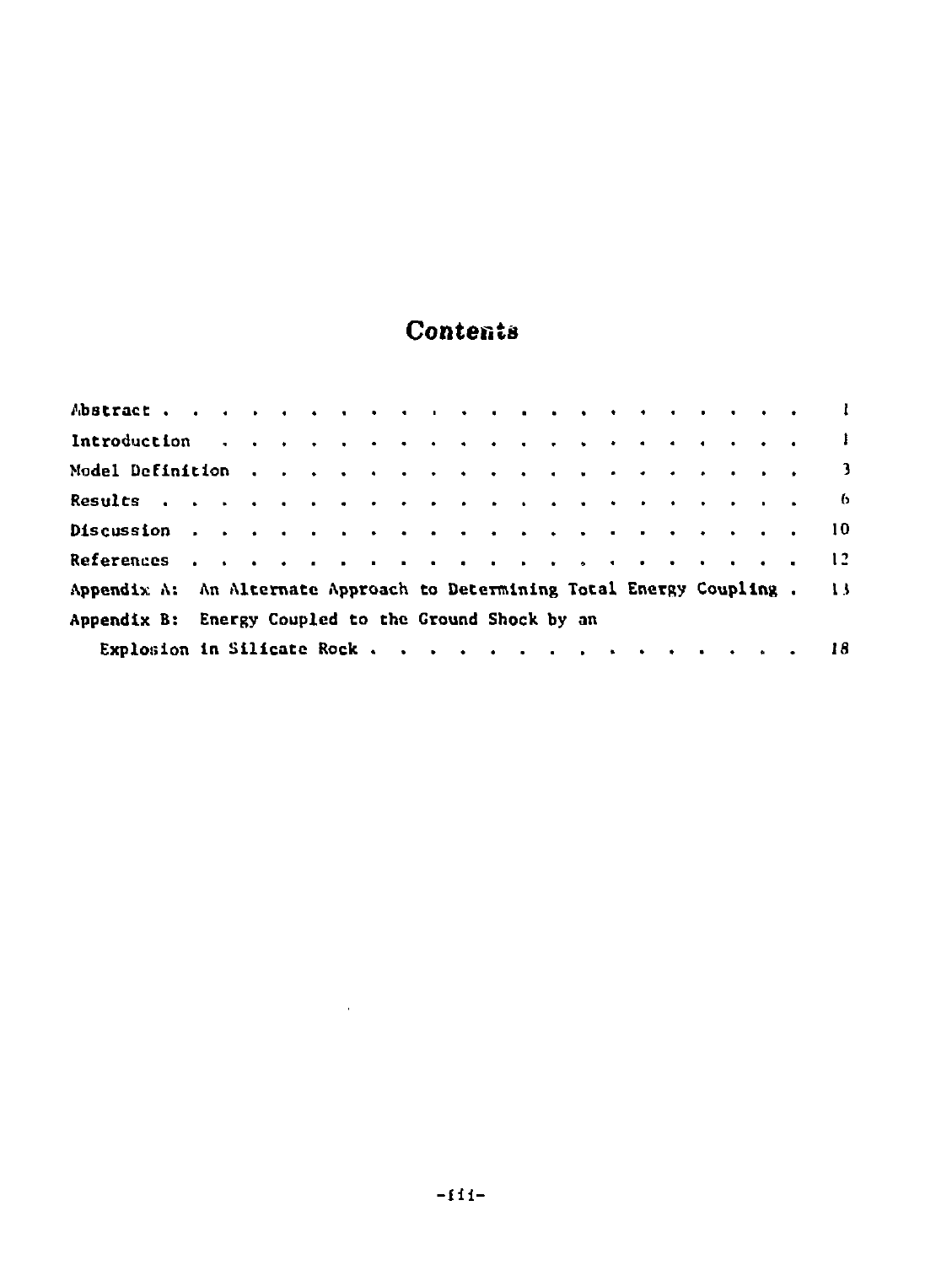# **MEDIUM PROPERTIES AND TOTAL ENERGY COUPLING IN UNDERGROUND EXPLOSIONS**

### **Abstract**

**A [phonomenologtc.il](http://phonomenologtc.il) model Is presented that allows the direct calculation of the effects of variations in medium properties on the total energy coupling between the medium and an underground explosion. The model presented is based upon the assumption that the shock wave generated in the medium can be described as a spherical blast wave at early times. The total energy coupled to** 

**She medium is then simply the sum of the kinetic and internal energies of this blast wave. Results obtained by use of this mode! indicate that the energy coupling Is more- strongly affected by the medium's porosity than by its water content. These results agree well with those obtained by summing the energy deposited by the blast wave as a function of range.** 

# **Introduction**

**Knowledge of how much energy is coupled into the surrounding medium by an underground explosion can be of importance in such areas as the containment of underground nuclear explosions, seismic evasion analysis, prediction of chemical processes in the rock surrounding the explosion, seismic surveys, and various energy programs such as in situ coal gasification. This makes** *it* **important to determine how medium properties such as porosity and water content influence this energy coupling.** 

**Energy coupling between a tamped** 

**explosion and the surrounding medium can be separated into two phases. First, there is the prompt coupling of energy associated with the formation of a shock wave in the medium. The second phase is associated with the coupling of energy from the shock wave to the medium as the wave travels outward depositing energy into the medium by doing PdV work on the rock, successively vaporizing, melting, and displacing the medium.** 

**The first phase of energy coupling ti:kes place in a very short time interval (a few tens to hundreds of** 

 $-1-$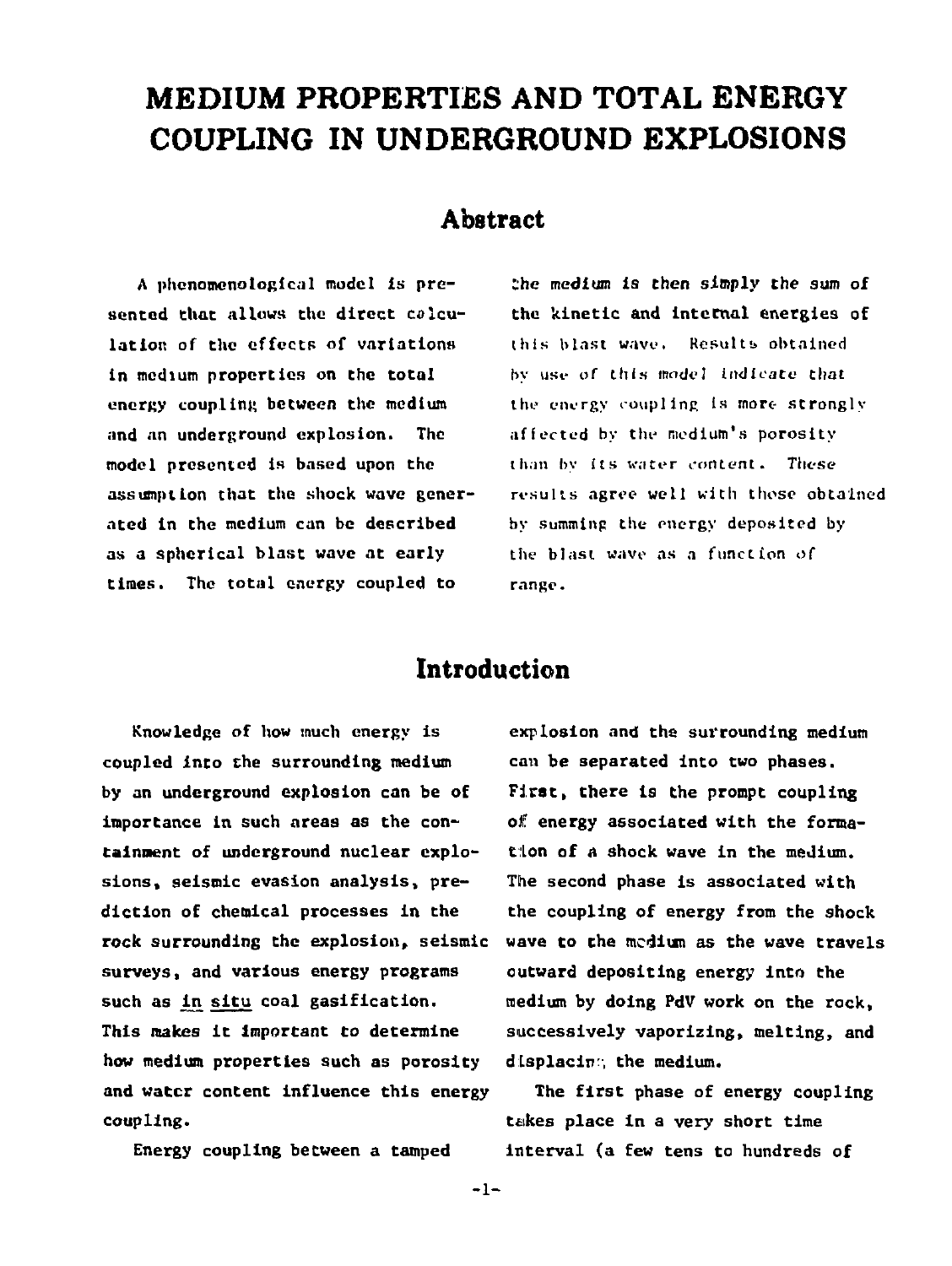**microseconds) with the second Tihase lasting about a thousand times as long. The high temperatures and pressures resulting from the sudden energy release of an underground explosion initiate a shock wave in the medium surrounding the explosion chamber. One-dimensional source calculations indicate that this shock wave approaches a spherical blast wave type configuration when the radius of the shock front is approximately twice the initial radius of the explosion chamber.** 

**We will consider the first phase of energy coupling to be complete when a spherical blast wave can be used to describe the ground shock. It is the energy associated with this blast wave that Is available for deposition in the medium during the second phase of energy coupling. This energy is not, of course, 100X of the explosion's total energy. Much energy was expended simply in the blast wave's formation. Also, a large fraction of the explosion's energy is contained in the low density, high temperature cavity behind the blast wave.** 

**Previous work has focussed primarily on the second phase of energy coupling. In particular, this prior work has iddressed the effects of medium p-operti^s on the propagation and attenuation of a given initial 1 2 shock wave. ' Some attention has also been paid to the influence of** 

**medium properties on the energy deposition to the medium by the shock wave**  as a function of range.  $3, 4$  However. **none of this previous work directly addresses the question of how much of the explosive energy was coupled to the shock wave (blast wave) initially and what effects the medium properties have upon this coupling. Some experimental work \* is presently being carried out in this area, but as yet no definitive results have been reported. Although the energy deposition to the medium during phase two of coupling is of the ultimate importance after all is said and done, it remains true that only the energy that**  is available in the blast wave ini**tially can be deposited. It therefore seems fitting to pay some attention to the influence of medium properties on the energy available in the ground shock (blast wave) at the end of the first phase of energy coupling.** 

**In this paper we present a model that allows us to calculate directly the effects upon the prompt coupling of energy to the ground shock of variations in medium properties. This model is phenomenological in nature and is based upon the assumption that the explosion-induced shock wave can be described as a blast wave at early times. The energy coupled is then simply the sum of the kinetic and internal energies of this bias!, wave. Results obtained by use of this model** 

**-2-**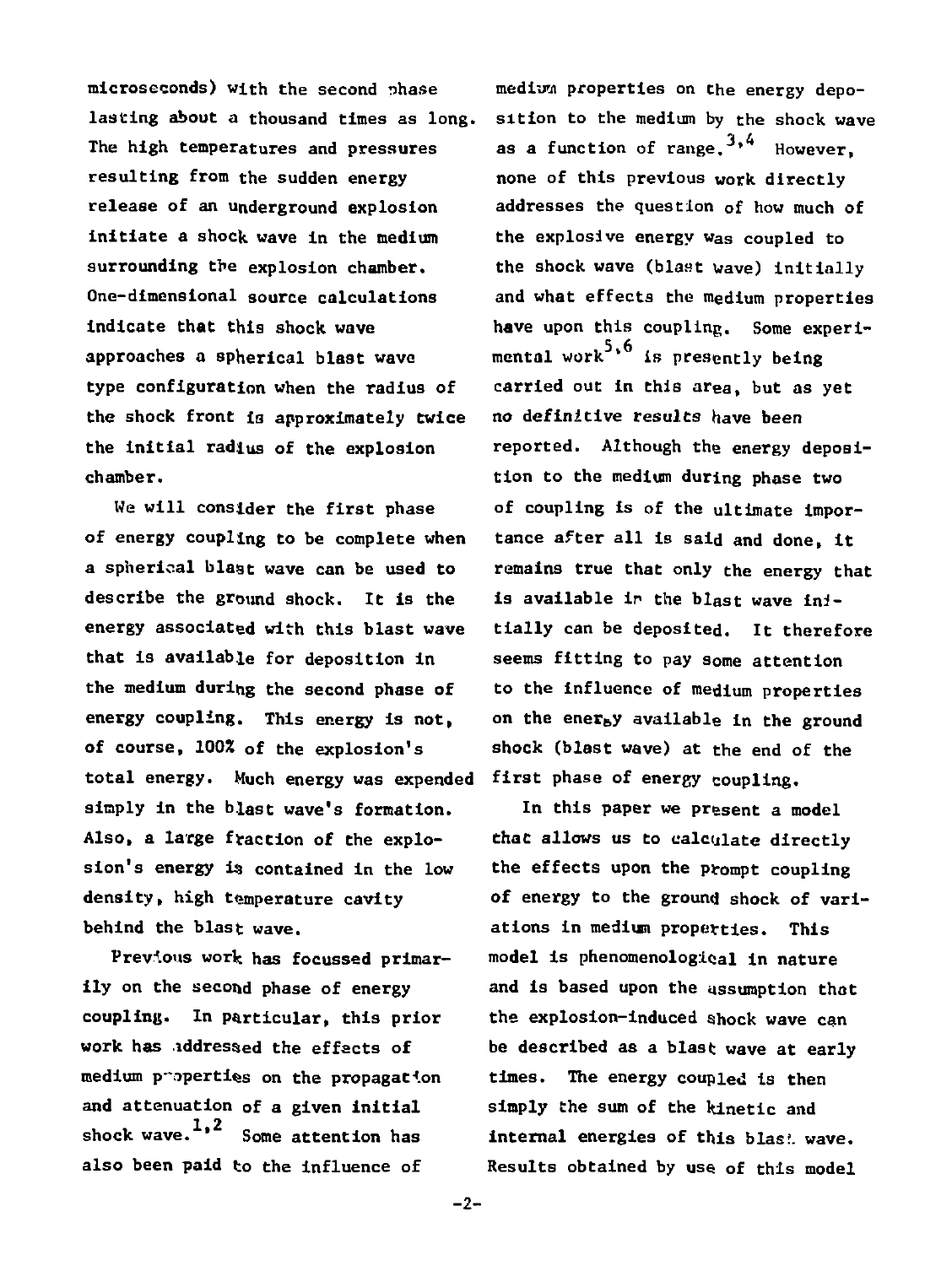**indicate that the energy coupled into the blast wave is affected more** 

**strongly by porosity than by water content.** 

# **Model Definition**

**In a simple blast: wave model, we assume that essentially all of the mass of the surrounding medium that**  has been syapt out by the blast wave **is contained in a thin layer of thickness Ar immediately behind the leading surface of Che shock front. Yhat is, the outgoing shock wave can be characterized as a thin shell of highly compressed material piopagating out from the explosion point with shock**  velocity  $V_c$  (see Fig. 1). The total **energy associated with the blast wave is then simply the sum of the kinetic** 

**and internal energies of the material making up the blast wave shell. That is:** 

$$
E = \frac{1}{2} M U^2 + M I
$$
 (1)

**where M is Che mass swept out by the diverging shock wave, U is the peak particle velocity of the material immediately behind the shock front, and I is the specific internal energy of the material behind the shock front.** 

**Because of the very high pressures being considered, the equation of** 

 $(b)$  $2A<sub>0</sub>$ Blast wave initiation

 $t \approx 10 \text{ ms}$ 

# **(a)**



Fig. 1 Schematic representation of blast wave function.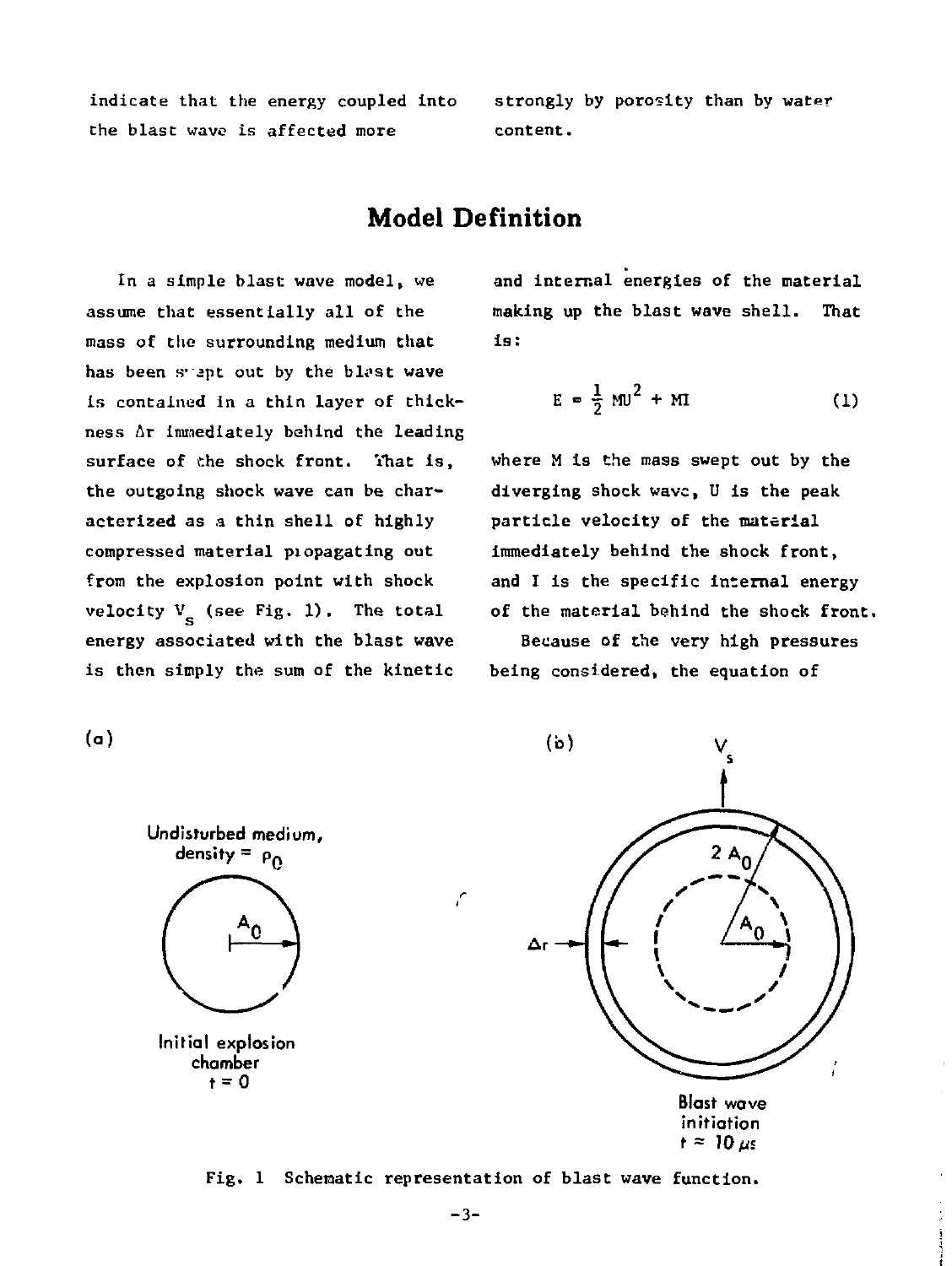state of the surrounding medium can  $E$ **be expressed in the following form 7,8.** 

$$
P_{S} = (\gamma - 1)\rho I \qquad (2)
$$

where  $P_a$  is pressure,  $\rho$  is density, I **is again the specific internal energy, and Y is a dimensionless parameter. (Equation (2) is similar to the Mle-Grunelsen equation of state for solids if the Gruneisen coefficient** *V* **is set equal to (Y-l).) Strong shock relationships Chen allow us to express U and I in terms of the shock velocity V and shock pressure P as follows:** 

$$
U = \frac{2}{\gamma + 1} V_{s} \quad , \tag{3}
$$

$$
I = \frac{P_s}{(\gamma - 1) \rho}
$$
  
\n
$$
= \frac{P_s}{(\gamma - 1) \rho_0} \frac{(\gamma + 1)}{(\gamma - 1)}
$$
  
\n
$$
= \frac{P_s}{\rho_0 (\gamma + 1)}, \qquad (4)
$$

where  $\rho_0$  is the initial in situ den**sity of the surrounding medium.** 

**If we now express M by:** 

$$
M = \frac{4}{3} \pi R_s^3 \rho_0
$$
 (5)

where R<sub>g</sub> is the range of the shock **front from the explosion point, then substituting Eqs. (3), (4), and (S) into Eq. (1) results in:** 

$$
= \frac{1}{2} \left(\frac{4}{3} \pi R_s^3 \right) \bigg( \frac{2}{\gamma + 1} v_s \bigg)^2
$$
  
+ 
$$
\left(\frac{4}{3} \pi R_s^3 \bigg) \bigg( \frac{P_s}{\rho_0 (\gamma + 1)} \bigg)
$$
  
= 
$$
\frac{8}{3} \pi R_s^3 \bigg( \rho_0 \bigg( \frac{1}{\gamma + 1} \bigg)^2 v_s^2
$$
  
+ 
$$
\frac{4}{3} \pi R_s^3 \bigg( \frac{1}{\gamma + 1} \bigg) v_s
$$
 (6)

Previous work<sup>9,10</sup> on the development of the BOTE ground motion model presents the following expressions for the position  $R_s$ , velocity  $V_s$ , and pressure  $P_{\mu}$  of a spherical blast wave as functions of both range and time:

$$
R_{s} = R_{s0} \left(\frac{y}{\rho_0}\right)^{1/5} t^{2/5} \qquad (7)
$$

$$
v_{s} = \begin{cases} v_{s1} \left(\frac{Y}{\rho_{0}}\right)^{1/2} R_{s}^{-3/2} \\ v_{s2} \left(\frac{Y}{\rho_{0}}\right)^{1/5} t^{-3/5} \end{cases}
$$
\n
$$
P_{s} = \begin{cases} P_{s1} (Y)R_{s}^{-3} \\ P_{s2} (\rho_{0})^{3/5} (Y)^{2/5} t^{-6/5} \end{cases}
$$
\n(9)

**where** Y **is** the explosive yield and

$$
R_{s0} \equiv \left(\frac{5}{2}\right)^{2/5} \, \Psi^{2/5} \tag{10}
$$

$$
V_{s1} \equiv \Psi \tag{11}
$$

**- 4 -**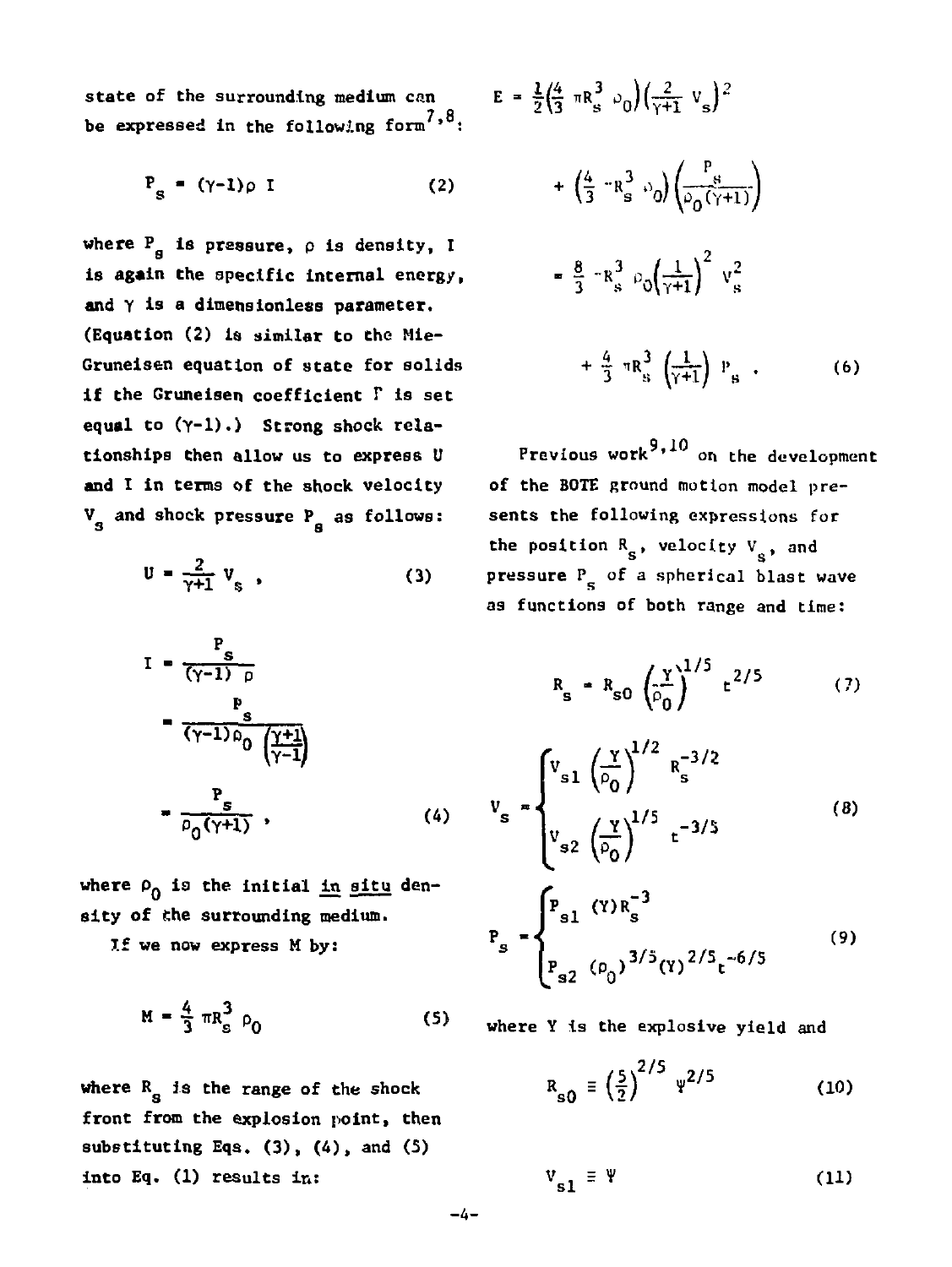$$
v_{s2} = \left(\frac{5}{2}\right)^{-3/5} r^{2/5}
$$
 (12)

$$
P_{s1} \equiv \left(\frac{2}{\gamma + 1}\right) \varphi^2 \tag{13}
$$

$$
P_{s2} = \left(\frac{2}{\gamma + 1}\right) \left(\frac{5}{2}\right)^{-6/5} \gamma^{4/5} \qquad (14)
$$

with 7 being defined by

$$
i = \left[\frac{3}{4\pi} \frac{(\gamma - 1)(\gamma + 1)^2}{(3\gamma - 1)}\right]^{1/2}.
$$
 (15)

Noting that  $V_a(t)$  can be also expressed as

$$
V_{S}(t) = \frac{2}{5} \frac{R_{S}(t)}{t}
$$
 (16)

and then substituting  $R_{\bf g}^{}$  (t) and  $P_{\bf g}^{}$  (t)  $$ from Eqs. (7) and (9) back into Eq. (6), we find after simplification

that the total energy E in the blast wave can be expressed as

$$
E = 4 \left[ \frac{\gamma - 1}{3\gamma - 1} \right] Y \quad , \tag{17}
$$

Dividing both sides of Eq. (17) by Y gives the following expression for the fraction of explosive yield coupled to the ground shock

$$
\frac{E}{Y} = 4 \left[ \frac{\gamma - 1}{3\gamma - 1} \right] \qquad . \tag{18}
$$

Equation (18) relates the explosive yield Y to the energy coupled to the blast wave in terms of the dimension-11.12 less parameter *y.* Previous work has shown that Y can be expressed in terms of the total porosity  $\phi$ (expressed as a volume fraction) of the medium and the weight fraction of water W present in the medium by:

Table 1 The substitutions necessary to obtain expressions *y* in terms of various pairs of variables describing the medium. In all cases, begin with the expression for  $\gamma(W,\phi)$  shown in Eq. (19).

| To get                     | Replace $\phi$ by                                                         | Replace W by                                                  |
|----------------------------|---------------------------------------------------------------------------|---------------------------------------------------------------|
| $Y(W,\phi)$                | Φ                                                                         | W                                                             |
| $\gamma(W, \phi_{\alpha})$ | $\left[\frac{\Phi_{g} - W\Phi_{g} + \rho_{g}W}{1 - W\rho_{g} - W}\right]$ | W                                                             |
| $\gamma(K,\phi)$           | Φ                                                                         | $\frac{K\phi}{K\phi + \rho_g}$ $(1-\phi)$ *                   |
| $\gamma(K,\phi_g)$         | $\frac{\phi_{g}}{1-\kappa}$                                               | $\left[\frac{K\phi_g}{K\phi_g + \rho_g(1-K-\phi_g)}\right]^*$ |

 $\tilde{\rho}_{\sigma}$  = grain density of the material.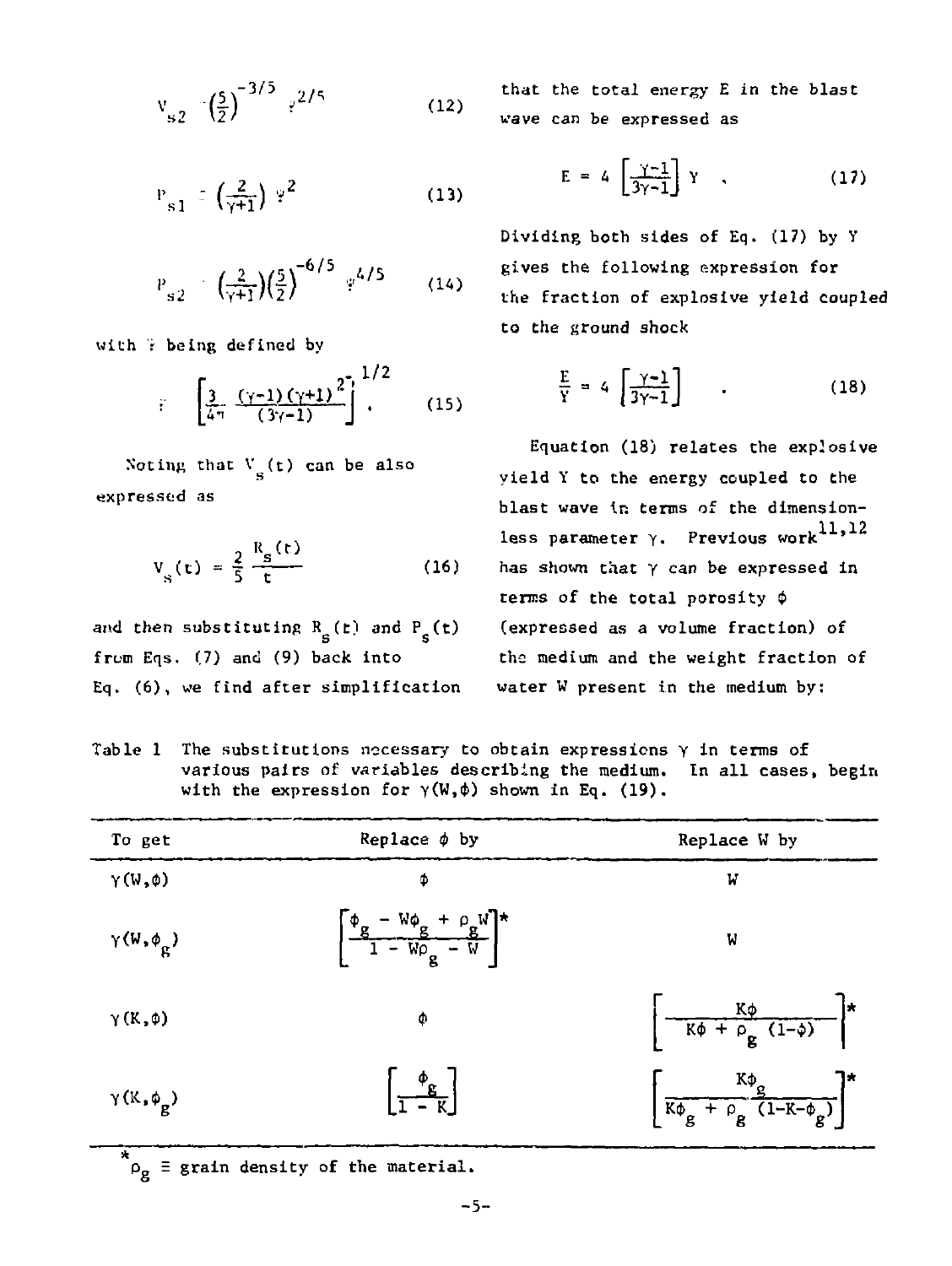$$
\gamma = (0.4) \text{ W} + (1-\text{W}) \left[ \frac{2 \text{ S}}{1-\phi} - 1 \right] \left[ 1-\phi \right]^5 + 1
$$
\n(19)

**where S is the slope of a linear fit to the shock velocity, particle velocity Hugoniot for the dry, nonporous matrix material in the medium (i.e., V = SU + C). The combination of**  Eq. (18) and (19) now allows us to **determine the influence of variations in total porosity and water content on the amount of energy initially** 

**roupled to the ground sliock by an underground explosion. In order to determine the effects of variations in other medium properties such as**  saturation K ( =  $\cdot$   $\alpha$ W/ $\phi$ ) or g<sub>w</sub>s fill **porosity**  $\varphi_{\alpha}$  ( =  $:-$ ,  $\alpha^{W}$ ), we need only **to rewrite y in terms of whichever**  pair of variables we are interested **in. Table 1 indicates the subsc tutions re Mired to do this.** 

 $^*$ The expression  $\ddot{x}_R = \phi + \partial_0 W$  assumes **that the density of water = 1.** 

## **Results**

**In this section we wish to demonstrate how the model just described can be used to determine the influence of variations in medium properties on the initial energy coupled to the ground shock (and so available for ultimate deposition in the medium). As input we will use the data shown in Table 2 which represents average explosion point medium properties for underground nuclear tests executed in 13 Yucca Flat at the Nevada Test Site. Figures 2-9 show how the energy in the ground shock, expressed as a fraction of the explosive yield (i.e., E/Y), varies as the medium properties are varied. Figures 2 and 3 show the influence of the variations in water content and tota' porosity. Figures 6 and 7 show the effects of variations in water content and gas fill porosity.** 

**Figures 8 and 9 show the effect of variations in saturation and gas fill porosit;,.** 

**From Figs. 2-9, we see that the fraction of explosive energy coupled into the ground shock varies becween 0.35 and 0.55 (35-55%) depending upon the set of medium properties assumed. This result is in good agreement with that obtained by simply adding together the energies required to vaporize, melt, and displace the medium. (See**  Appendix A for details.) More impor**tantly, Figs. 2-9 demonstrate the effect of holding one medium property (e.g. total porosity) constant while varying another property (e.g. saturation) .** 

In particular, Figs. 2-5 show that **increasing total porosity while holding waler content or saturation fixed**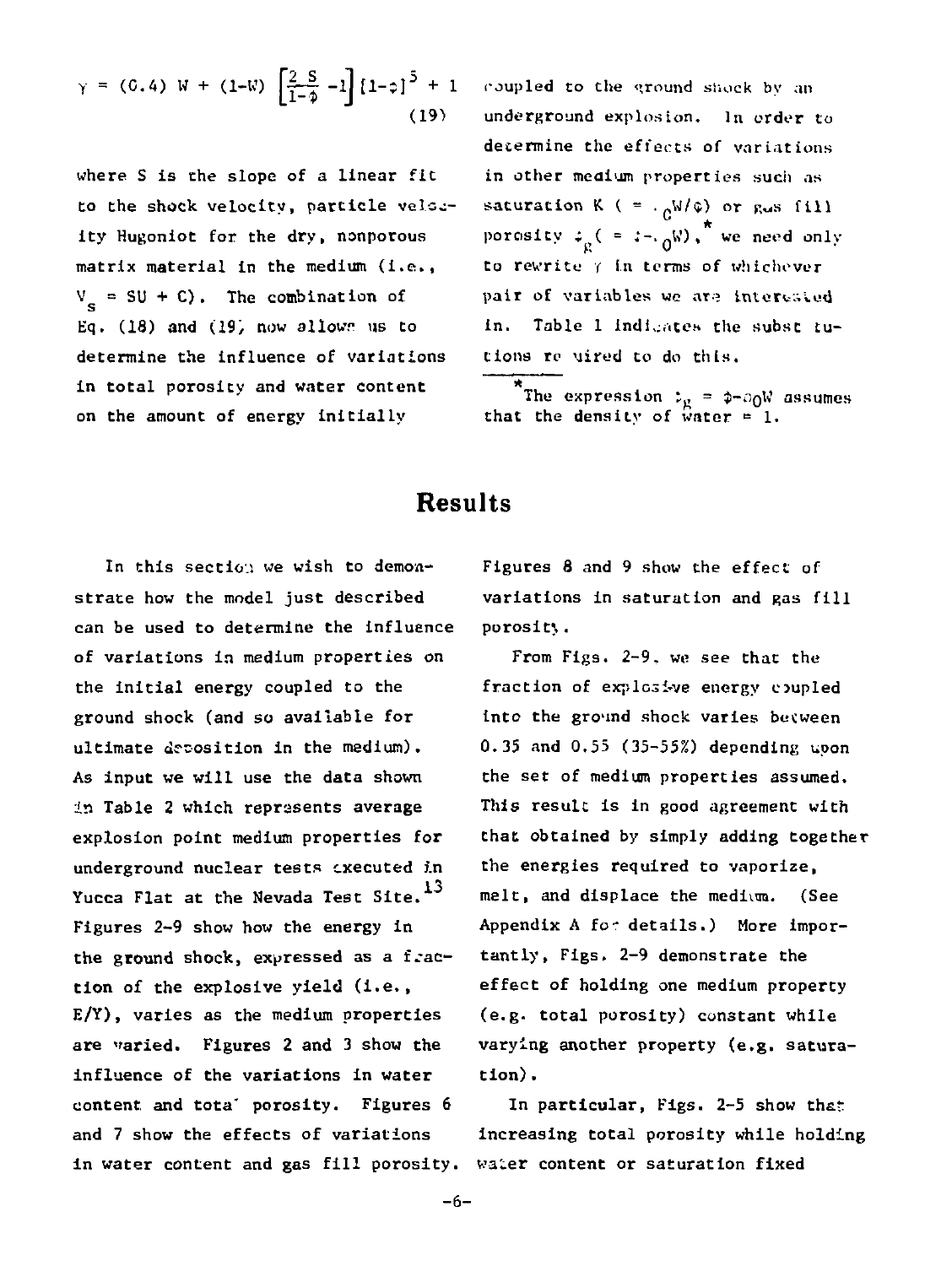results in less energy being coupled. Conversely, increasing water content or saturation while holding total porosity fixed results in .acreased

Fig. 2 Variation of the coupling coefficient, E/Y (the ratio of the energy coupled into the shock wave to the total explosive vield) plotted for fixed values of water content, W, and varving porosity, \$. Each of the parameters has a range of t one standard deviation, ', from its mean value itsted in Table 2.



Table 2 Average explosion point medium properties for underground nuclear tests executed in Yucca Flat at the Nevada Test Site.<sup>13</sup> Note that the values of  $z$ ,  $z_{g}$ , W, and K are listed below as percentages. These values must be converted to decimal fractions (i.e., divide by 100) when they are used in Eq. (19) or any of the expressions listed in Table 1.

| Property                                                                                                                        | Mean value | Standard deviation |
|---------------------------------------------------------------------------------------------------------------------------------|------------|--------------------|
| Total porosity (\$)<br>(vol <sub>x</sub> )                                                                                      | 35.9       | ±6.2               |
| Water content $(W)$<br>(wt <sub>k</sub> )                                                                                       | 12.3       | 14.0               |
| Saturation (K)<br>$(v_0 1 \t 1)$                                                                                                | 64.5       | 118.1              |
| Gas-fill porosity $(\phi_{\alpha})$<br>$(vo1 \tL)$                                                                              | $12.75^a$  |                    |
| In situ density $(\rho_0)$<br>$(Mg/m^3)$                                                                                        | 1.79       | ±0.19              |
| Grain density $(\rho_{\mathbf{p}})$<br>$(Mg/m^3)$                                                                               | $2.45^b$   |                    |
| <sup>a</sup> Calculated using $\overline{\phi}_g = \overline{\phi} \left( 1 - \frac{\overline{K}}{100} \right)$                 |            |                    |
| bCalculated using $\overline{\rho}_g = \overline{\rho}_0 \left( \frac{1 - \overline{W}/100}{1 - \overline{\phi}/100} \right)$ . |            |                    |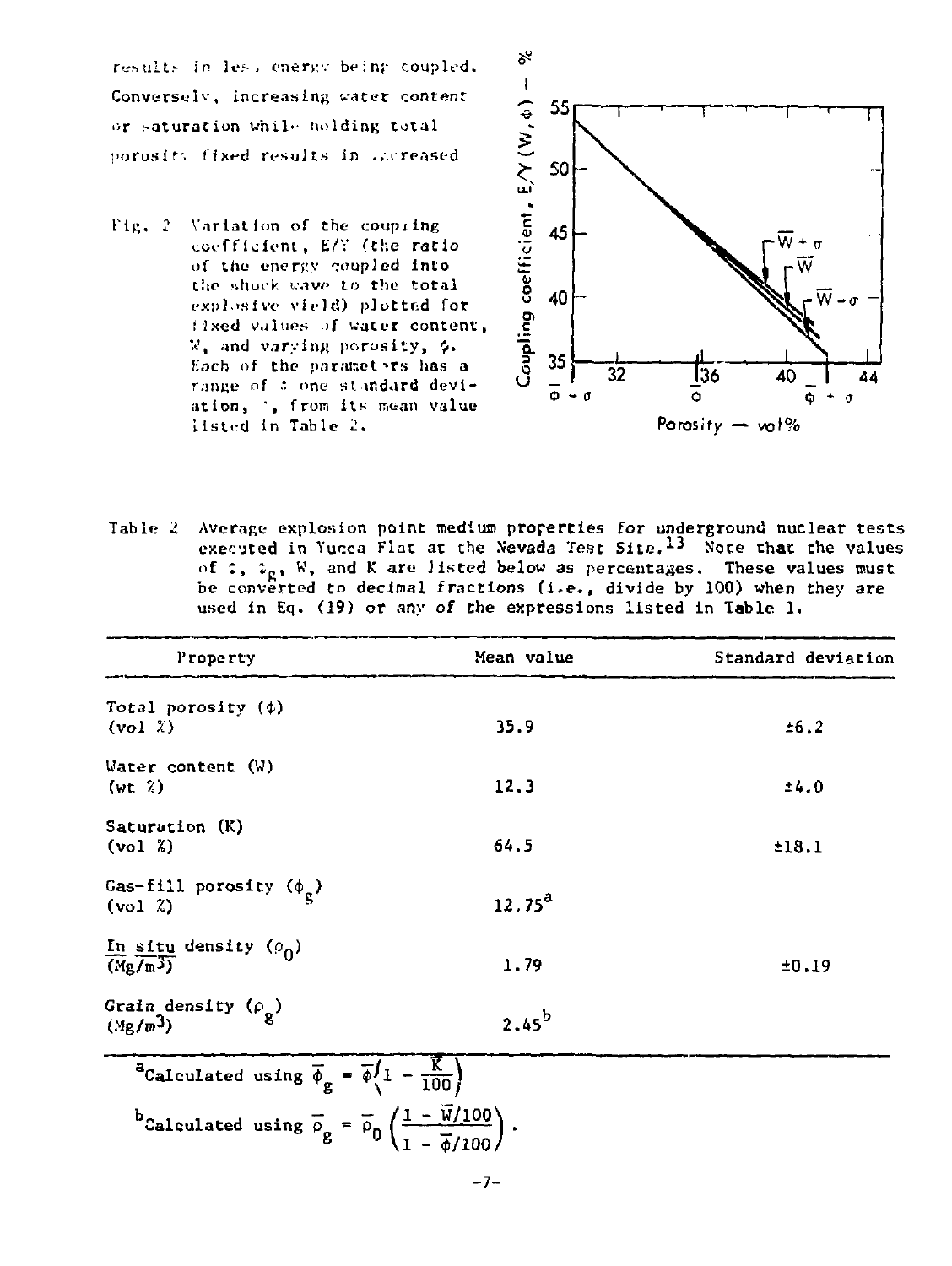

Water content - wt%

Fig, 3 Variation of the coupling coefficient, E/Y, for fixed values of porosity and varying water content. Each parameter ranges one standard deviation, *to,* from its mean value listed in Table 2.

coupling. That is what would intuitively be expected. Figs. 6-9 show' that increasing gas fill porosity





Fig. 4 Variation of the coupling coefficient, E/Y, for fixed values of saturation, K, and varying porosity. Each parameter ranges one standard deviation from its mean value listed in Table 2.

while holding saturation or wrter content fixed also results in decreased coupling. Again this is as expected. More interesting is the result that increasing saturation or water content while holding gas fill porosity fixed also results in decreased coupling. This seems to be just the opposite of what one would expect. However, this effect is easily explained by noting that in order to increase the water

Fig. 5 Variation of the coupling coefficient, E/Y, for fixed values of porosity and varying saturation. Each parameter ranges one standard deviation from its value listed in . Table 2.

 $-8-$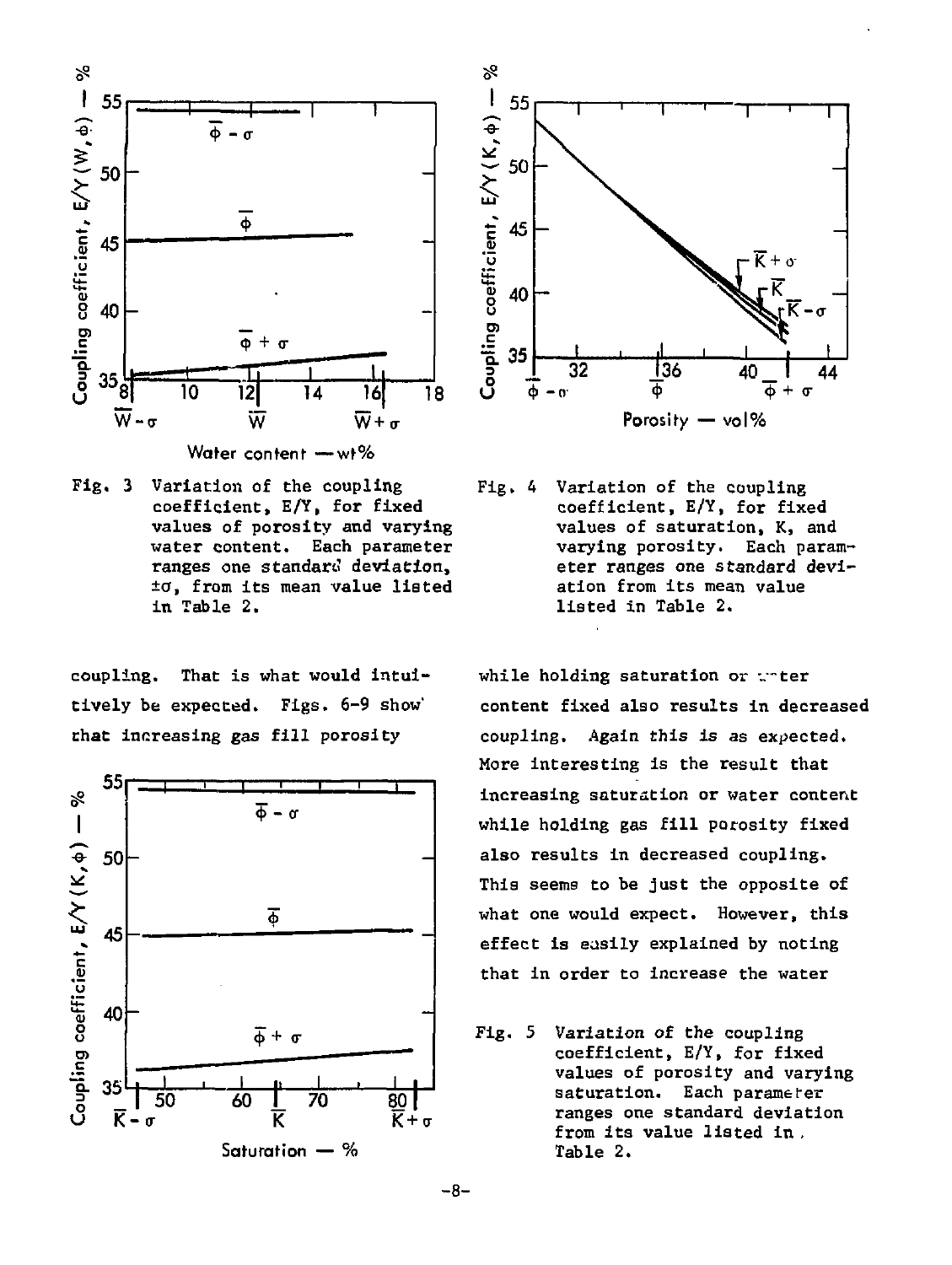

Fig. 6 Variation of the coupling coefficient, E/Y, for varying gas-fill porosity,  $\phi_{\alpha}$ , and constant water content. The gas-fill porosity varies ±15% from its mean value listed in Table 2.

content or saturation of the medium while holding the gas filled porosity fixed, one must increase the total porosity of the medium also. And, as



 $Fig. 7$ Variation of the coupling coefficient, E/Y, for fixed gas-filled porosity and variable water content. The range of variation is one standard deviation from the mean value listed in Table 2.

seen in Figs. 2-5, increasing total porosity decreases the coupling much faster than increasing the water content or saturation increases it.

Further examples of the influence of variations in medium properties on the energy coupled to the ground shock are shown in Appendix B.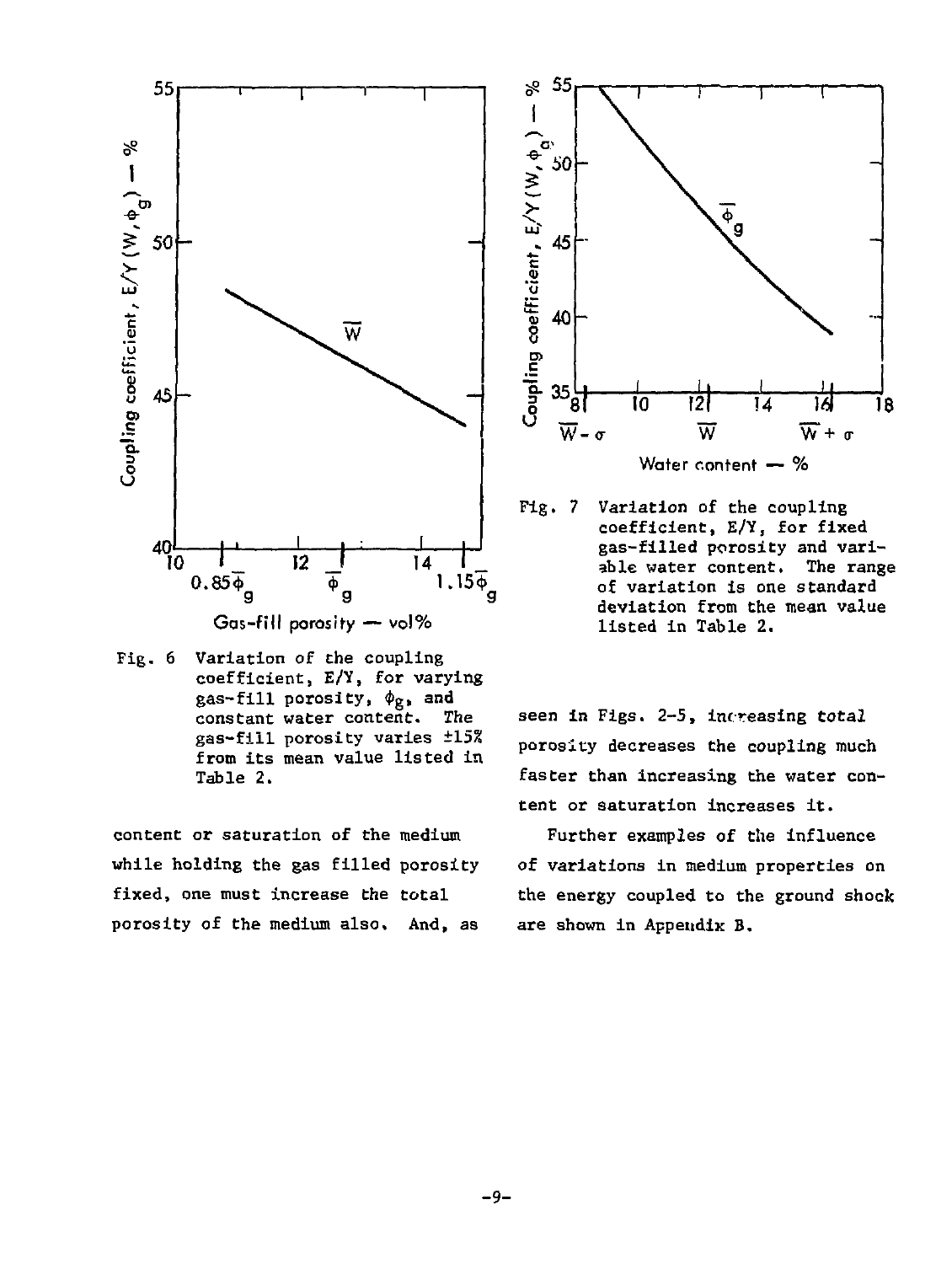



Fig. 9 Variation of the coupling coefficient, E/Y, for fixed gas-filled porosity and varying saturation. The range of variation is one standard deviation from the mean value listed in Table 2.

Fig. 8 Variation of the coupling coefficient, E/Y, for fixed saturation and varying gasfilled porosity. The variation in  $\phi_{\varphi}$  is ±15% from the mean value listed in Table 2.

# Discussion

Energy coupled to the medium is of importance in a number of different areas: containment of underground nuclear explosions; seismic evasion

analysis; prediction of chemical processes in the rock surrounding the explosion; seismic surveys; and various energy programs such as *ta* situ coal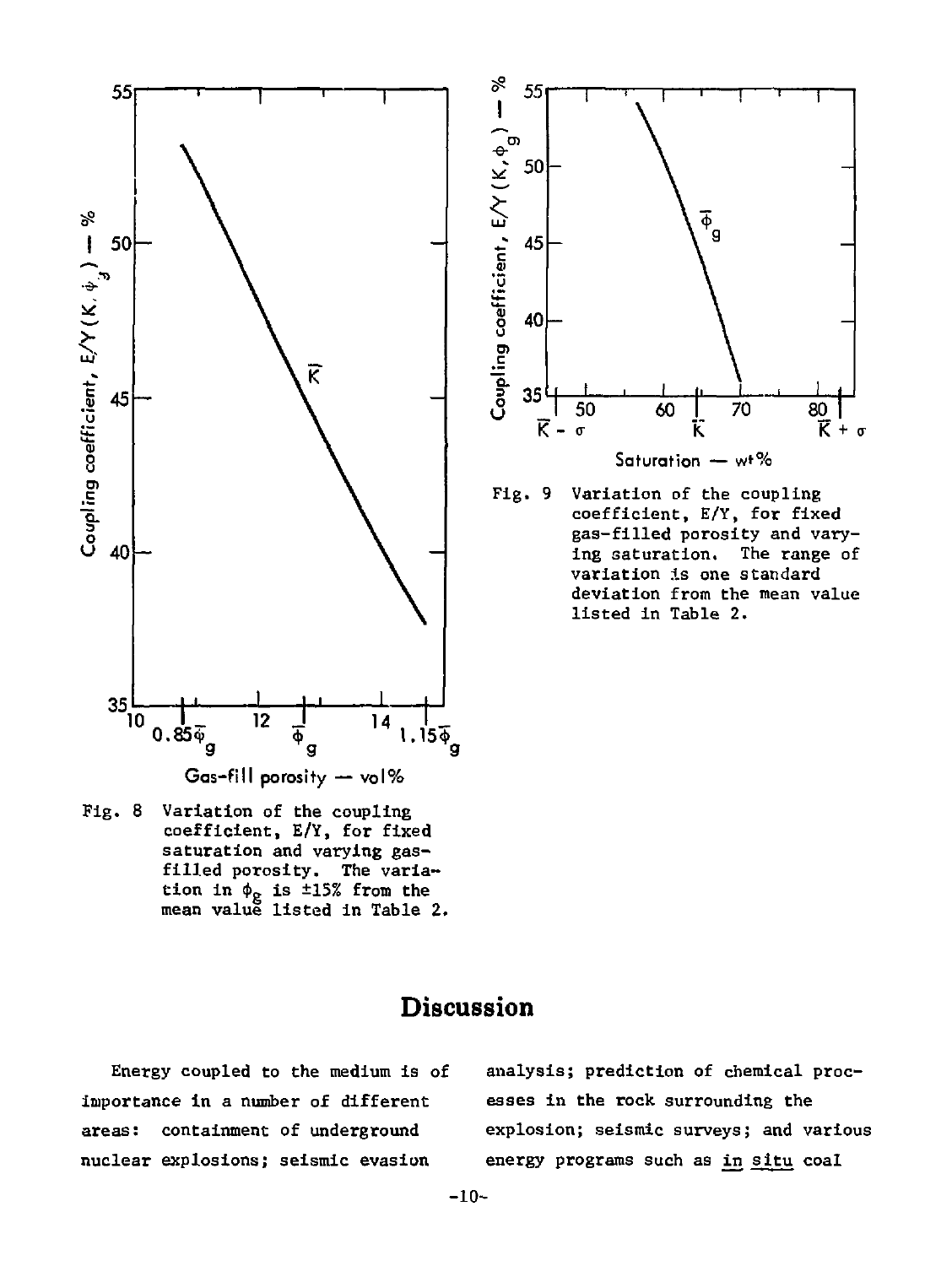gasification. The shock wave that emanates from the explosion point represents the primary means by which an underground explosion couples energy to the surrounding medium as it deposits energy by doing PdV work on the rock. Previous work $1-4$  has addressed the question of how medium properties such as porosity and water content influence the coupling between the shock wave and the medium. In this paper, we have addressed a question that we feel to be of equal inportance, i.e. what influence do these medium properties have upon the energy coupled from the explosion to the shock wave initially.

This paper presents a phenomenological model, rather than one based on any first-principles arguments. However, this rather simple model provides good agreement with those results that can be extracted from previous work.

Our model has the advantage of requiring neither extensive knowledge of the medium's equation of state nor large amounts of computer time in order to evaluate the effects of variations in medium properties or to look at the effects of explosions in different media.

It should be emphasized, however, that this model ignores the questions of how medium properties affect the coupling between the medium and the shock wave, or how the energy ultimately coupled to the medium is split between kinetic and internal energies. Therefore it cannot replace computer studies for a detailed analysis of the coupling between an explosion and the surrounding medium. It can, however, provide a quick and easy means of evaluating the gross effects of medium properties on initial energy coupling.

3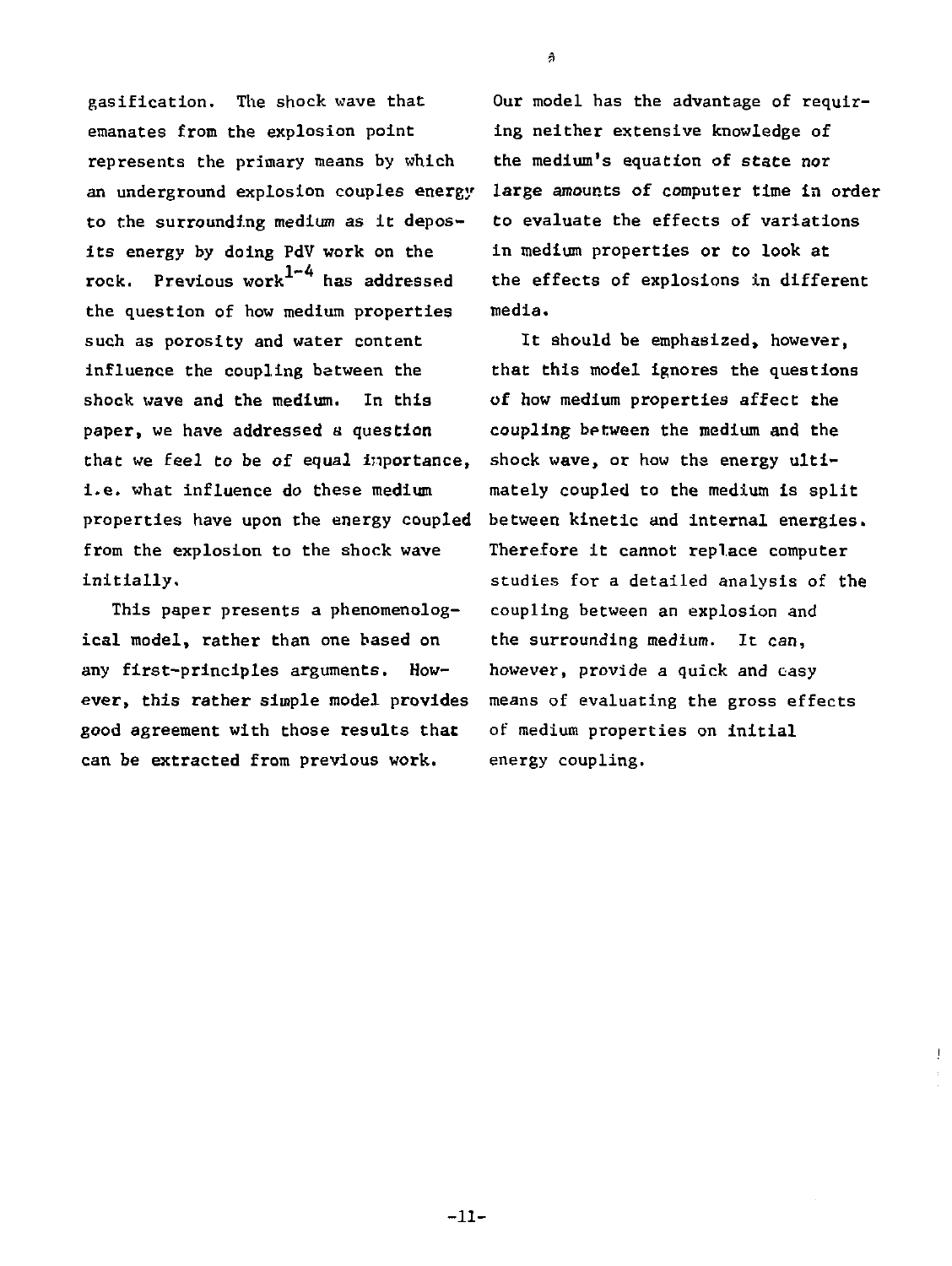# References

- 1. B. K. Crowley, Int. J. Rock Mech. Mining Sci. 10 (5), 437 (1973).
- 2. T. R. Butkovlch, Effects of Water Saturation on Underground Nuclear Detonations, Lawrence Livermore Laboratory, Rept. UCRL-51110 (1970).
- 3. T. R. Butkovich, The Gas Equation of State for Natural Materials, Lawrence Livermore Laboratory, Rept. UCRL-14729 (1967).
- 4. T. R. Butkovich, Rock Melt from aii Underground Nuclear Explosion, Lawrence Livermore Laboratory, Rept. UCRL-51554 (1974).
- 5. D. B. Larson and H. C. Rodean, The Relationship of Material Properties to Seismic Coupling Part 1: Shock Wave Studies of Rock and Rock-Like Materials, Lawrence Livermore Laboratory, Rept. UCRL-51769 (1975).
- 6. D. B. Larson, "Rock Mechanics: A Review of Current Research," in Lawrence Livermore Laboratory Energy and Technology Review July 1975, R. B. Carr, Ed., Lawrence Livermore Laboratory, Rept. UCRL-52000-75-7 (1975).
- 7. J. P. Mutachlecner and B. R. Saunders, Hydrodynamic Measurements of Yields of Underground Tests During Niblick, Whetstone, and Flintlock, Los Alamos Scientific Laboratory, Los Alamos, New Mexico, Rept. LA-3971 (1968)(title U, report SRD).
- 8. W. J. Rae, "Impact-Generated Shock Propagation," in High Velocity Impact Phenomena, R. Kinslow, Ed. (Academic Press, New York, 1970) pp. 215-291.
- 9. S. R. Kurtz, The BOTE Model: An Analytic Approach to Predicting Ground Motion Phenomena Resulting from Underground Nuclear Explosion, Lawrence Livermore Laboratory, Rept. UCRL-51471 (1973).
- 10. S. R. Kurtz, J. Geophys. Res. 80 (32), 4449 (1975).
- 11. S. R. Kurtz, An Approximate Method for Determining the Influence of Water and Porosity on the Gruneisen Gamma, Lawrence Livermore Laboratory, Rept. UCRL-76010 (1975).
- 12. S. R. Kurtz, The Zero-Pressure Gruneisen Coefficient for Wet, Porous Media, Lawrence Livermore Laboratory, Rept. UCRL-51896 (1975).
- 13. N. Howard, Lawrence Livermore Laboratory, Internal Documents UOPKB 75-110 (1974) and UOPKB 74-102 (1974). Readers outside the Laboratory who desire further information on LLL internal documents should address their inquiries to the Technical Information Department, Lawrence 'ivermore Laboratory, Livermore, California 94550.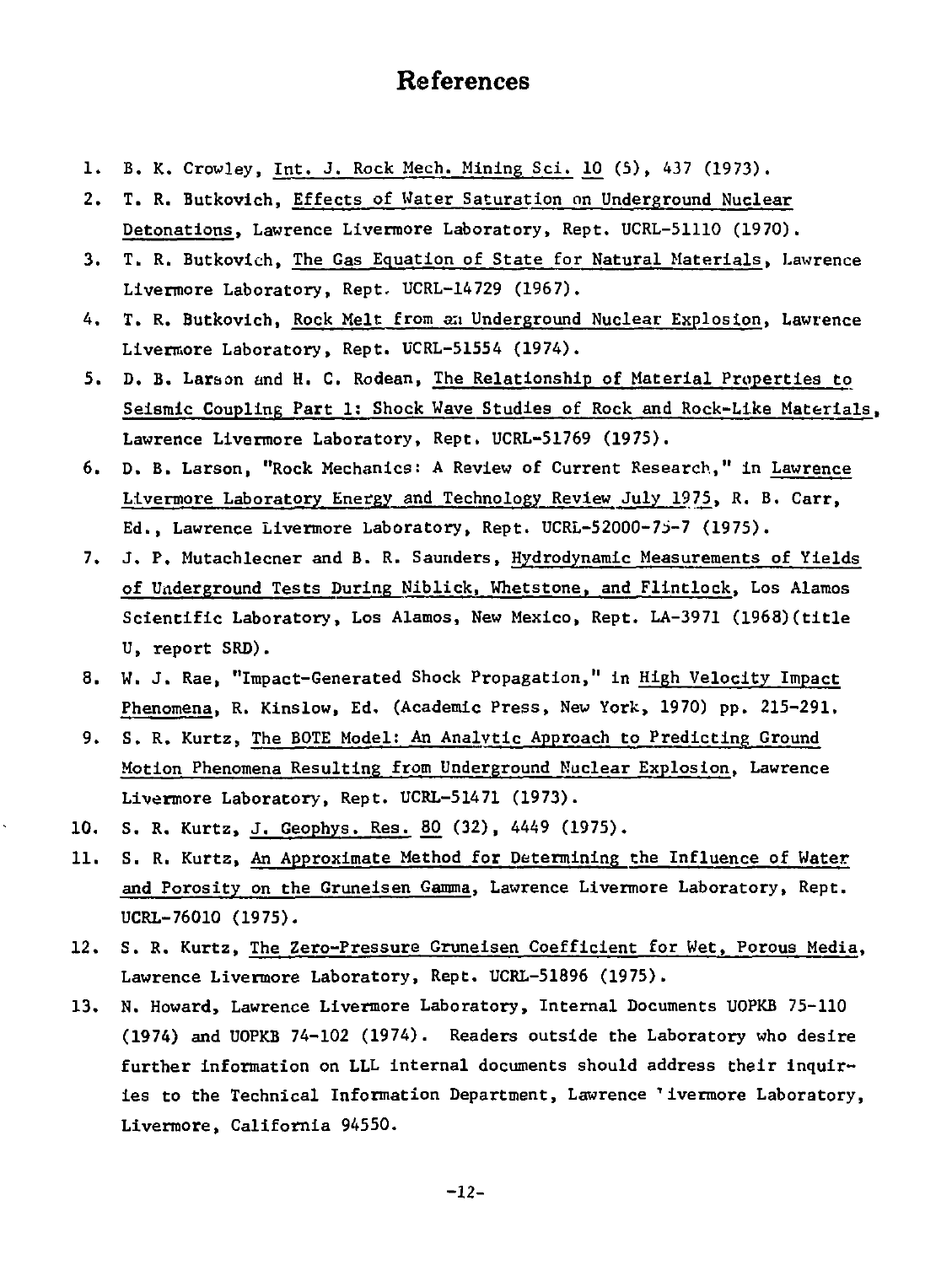#### APPENDIX A: AN ALTERNATE APPROACH TO DETERMINING TOTAL ENERGY COUPLING

The shock wave that emanates from the explosion point deposits its energy into the medium by successively vaporizing, melting, and displacing the rock. This implies that the total energy E initially contained in the shock wave can be expressed as:

$$
E = \varepsilon_V + \varepsilon_M + \varepsilon_C + \varepsilon_E \tag{A1}
$$

where  $\epsilon_{ij}$  is the energy deposited due to vaporization of the medium,  $\epsilon_{ij}$  is the energy deposited due to melting,  $E_C$  is the energy deposited while the stress wave is crushing and cracking the medium, and  $\varepsilon_r$  is the energy deposited during the elastic phase of the stress wave's lifetime.

The vaporization energy,  $\epsilon_{\rm{v}},$  can be determined from the work of Butkovich $^3$ on the influence of medium properties on the amount of material vaporized. Butkovich found that the radius  $R_v$ , of the sphere of material that would be dynamically shock vaporized by an underground explosion could be expressed as:

$$
R_{V} = 1.524 \, \text{e}_{V}^{-0.256} \, (Y)^{1/3} \tag{A2}
$$

where  $R_{\gamma}$  is expressed in meters, Y is the explosive yield in kilotons, and  $e_{\gamma}$ is the energy of vaporization in units of  $10^{12}$  erg/cm<sup>3</sup>. Solving Eq. (A2) for  $e_{ii}$  and multiplying by the volume of the vaporized sphere results in:

$$
\varepsilon_{\mathbf{V}} = \mathbf{e}_{\mathbf{V}} \ \mathbf{V}_{\mathbf{V}} = \left[ \frac{(\mathbf{Y})^{1/3} \ 1.524}{R_{\mathbf{V}}} \right]^{1/0.256} \frac{4}{3} \ \pi (R_{\mathbf{V}})^3 \tag{43}
$$

where  $V_{\nu}$  must be expressed in terms of cubic centimeters in order to balance the equation. Noting that  $R_{ij}$  may also be expressed as:

$$
R_V = R_V^{\text{1kt}} (Y)^{1/3} \quad , \tag{A4}
$$

where  $R_V^{1kt}$  is the radius of vaporization due to an explosive yield of one kiloton of energy (see Table Al for values for  $R_V^{1kt}$ ), we find upon substituting Eq.  $(A4)$  into Eq.  $(A3)$  that

$$
\varepsilon_{V} = \left[\frac{1.524}{R_{V}^{1kt}}\right]^{1/0.256} \frac{4}{3} \pi \left(R_{V}^{1kt}\right)^{3} Y \quad . \tag{A5}
$$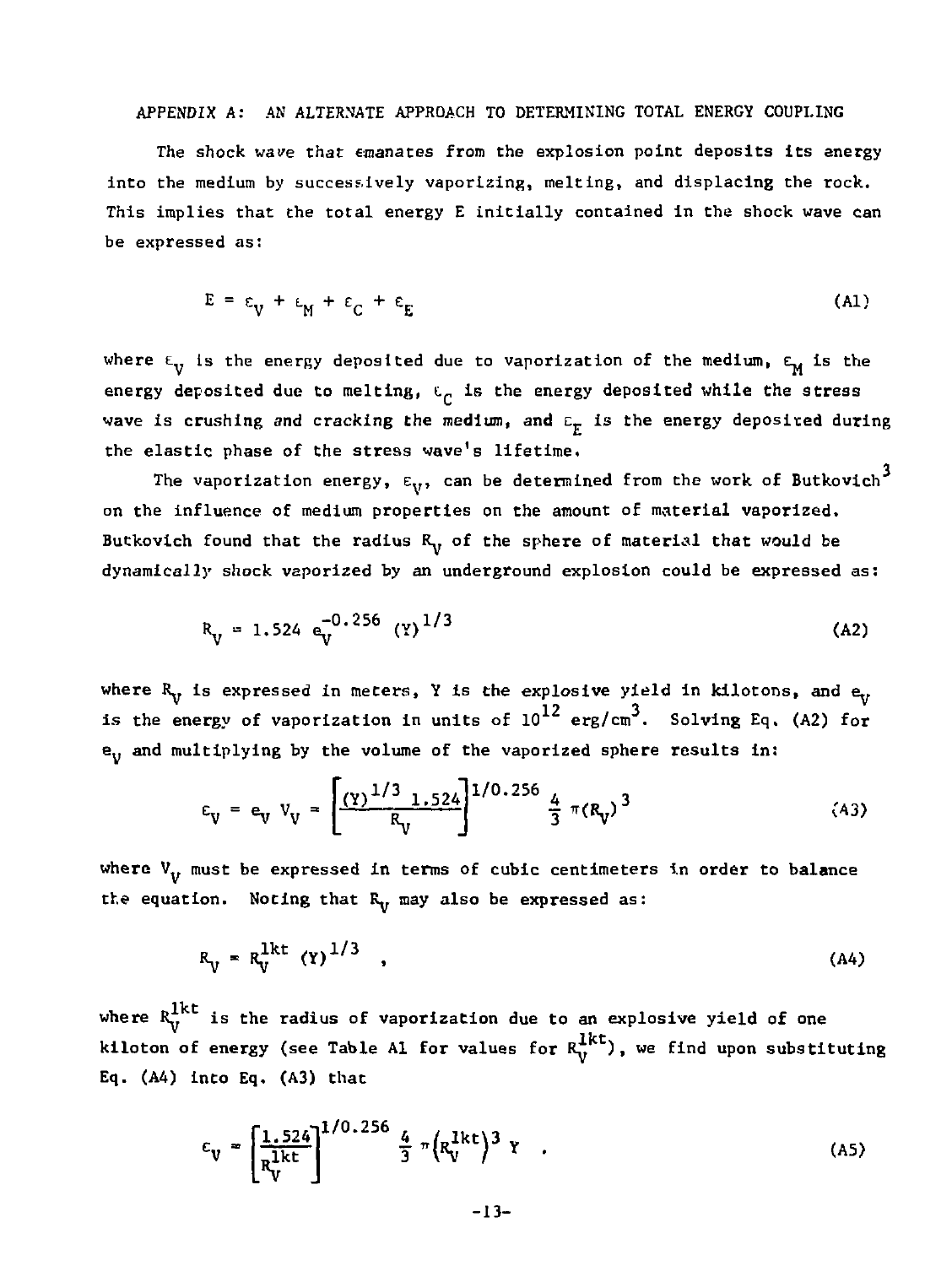**Hence the energy deposited in Che medium while the shock wave is vaporizing**  the rock varies linearly with the explosive yield. Table A2 lists  $e_y$ ,  $e_y$ , and **E../Y for various explosion point media.** 

**The amount of explosive yield deposited in the rock melted by an under-4 ground explosion has been studied by Butkovich for explosion point media of different assumed ^n situ densities and melt temperature. Butkovich's results are shown in Fig. Al and Table A3. It should be noted that Butkovich was interested in determining the total amount of rock melted by an underground explosion, not just that which is dynamically shock melted. So, in addition to shock melting, Butkovich attempted to include the effects of other heat transfer mechanisms that could melt more rock: e.g., blow-off of the cavity wall during the later part of cavity expansion and mixing with the high temperature cavity contents; the heat transfer to the already warm wall by means of radiation and convection, raising the temperature to the melting point, with the** 

| Media          | In situ density<br>$(Mg/m^3)$ | $R_V^{\text{1kt}}$<br>$(\pi)$ |  |  |
|----------------|-------------------------------|-------------------------------|--|--|
| Granite        | 2.66                          | 1.83                          |  |  |
| Saturated tuff | 1.97                          | 2.06                          |  |  |
| Dry tuff       | 1.76                          | 2.15                          |  |  |
| Alluvium       | 1.60                          | 2.20                          |  |  |

**Table Al Values**  $R_V^{1kt}$  **for various explosion point media.<sup>3</sup>** 

Table A2 Values of  $e_y$ ,  $\varepsilon_y$ , and  $\varepsilon_y$ /Y for various explosion point media. An explosive yield of lkt  $(4.186 \times 10^{19}$  erg) was assumed in all cases.

| Media          | $(10^{12})$<br>$erg/cm^3$ | $\begin{smallmatrix} & & & \epsilon_V \\ & & & 19 \\ \epsilon_{10} & & & \end{smallmatrix}$<br>erg) | $\epsilon_{\rm v}/T$ |
|----------------|---------------------------|-----------------------------------------------------------------------------------------------------|----------------------|
| Granite        | 0.489                     | 1,256                                                                                               | 0.30                 |
| Saturated tuff | 0.308                     | 1.128                                                                                               | 0.269                |
| Dry tuff       | 0.261                     | 1.085                                                                                               | 0.259                |
| Alluvium       | 0.238                     | 1.063                                                                                               | 0.254                |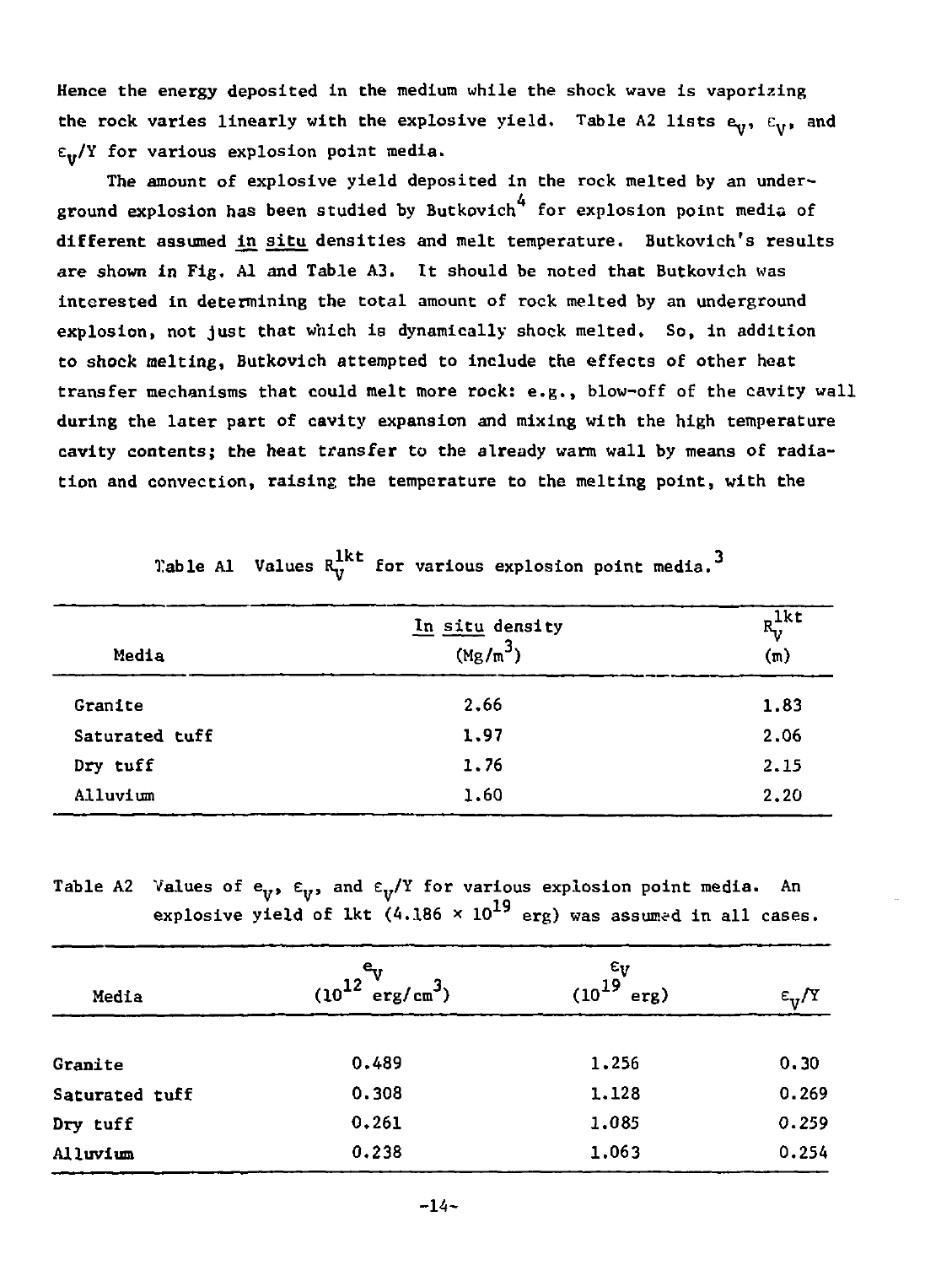

Fig. Al Total fraction of explosive yield taken up in rock melt vs shot-point density, assuming diffe-2nt melting temperatures. (Taken from Ref. 4.)

Table A3 Total percentage of explosive energy in rock melt for rocks of different explosion-point densities and assuming different melt temperat res.

| $\rho_0(Mg/m^3)$ | 1400°C | $1200^{\circ}$ C | $1000^{\circ}$ C | $800^{\circ}$ C | $600^{\circ}$ C |
|------------------|--------|------------------|------------------|-----------------|-----------------|
| 1.4              | 73.03  | 74.45            | 76.03            | 77.84           | 79.97           |
| 1.6              | 66.85  | 68.39            | 70.13            | 72.13           | 74.57           |
| 1.8              | 60.31  | 61.94            | 63.79            | 65.94           | 68.52           |
| 2.0              | 53.74  | 55.41            | 57.37            | 59.54           | 62.25           |
| 2.2              | 45.86  | 47.57            | 49.53            | 51.83           | 54.65           |
| 2.4              | 37.71  | 39.43            | 41.39            | 43.71           | 46.59           |
| 2.6              | 28.75  | 30.44            | 32.39            | 34.71           | 37.6C           |
| 2.8              | 18.79  | 20.44            | 22.35            | 24.64           | 27.52           |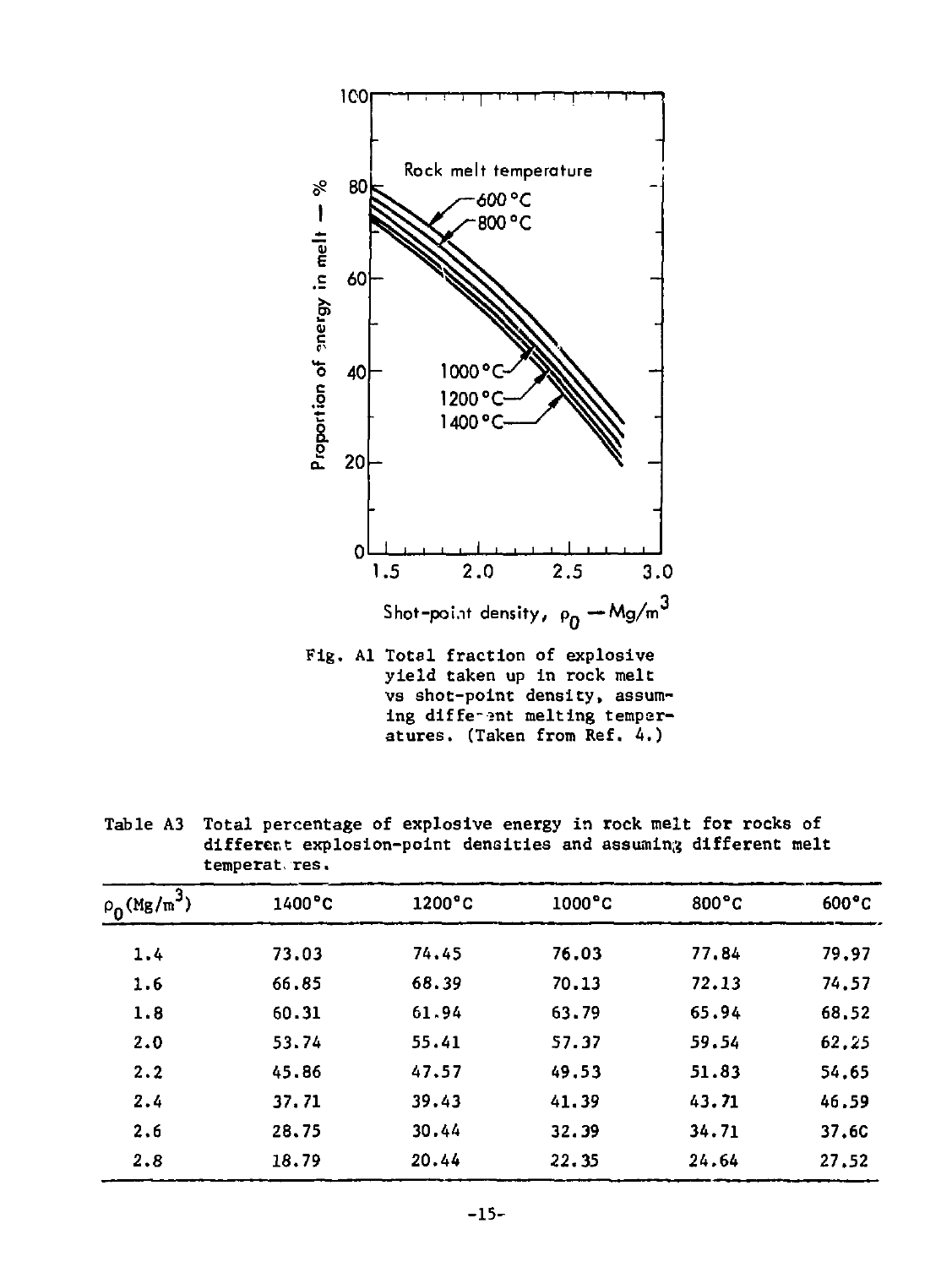|                  |                         |                         | Mass (metric tons/kt) at temperature<br>and enchalpy (cal/g) |                        |                        |
|------------------|-------------------------|-------------------------|--------------------------------------------------------------|------------------------|------------------------|
| $\rho_0(Mg/m^3)$ | $1400^{\circ}$ C<br>449 | $1200^{\circ}$ C<br>393 | $1000^{\circ}$ C<br>336                                      | $800^{\circ}$ C<br>280 | $600^{\circ}$ C<br>224 |
| 1.4              | 1656                    | 1894                    | 2263                                                         | 2780                   | 3570                   |
| 1.6              | 1489                    | 1770                    | 2087                                                         | 2576                   | 3327                   |
| 1.8              | 1343                    | 1576                    | 1899                                                         | 2355                   | 3058                   |
| 2.0              | 1197                    | 1410                    | 1706                                                         | 2126                   | 2779                   |
| 2.2              | 1021                    | 1210                    | 1474                                                         | 1851                   | 2440                   |
| 2.4              | 840                     | 1003                    | 1282                                                         | 1561                   | 2080                   |
| 2.6              | 640                     | 775                     | 964                                                          | 1280                   | 1679                   |
| 2,8              | 418                     | 520                     | 665                                                          | 880                    | 1229                   |

**Table A4 Total mass of rock melted for rocks of different densities (pg) and**  different assumed melt temperatures and enthalpies ( $\Delta H_{\rm mell}$ ). Taken  $f$ 

**melt running or raining down under the influence of gravity, exposing more material to the hot cavity environment. These other mechanisms result in significantly more rock being melted than that due solely** *to* **shock melting. In particular, Butkovich states that while the rock dynamically shock melted per kiloton of explosive yield is approximately 350 metric tons, the total melt appears to range from about 1300 metric ton/kt to two to three times this amount. Table A4 lists Butkovich's results for total mass melted.** 

The amount of energy  $\epsilon_{\mathbf{M}}$  associated with the dynamic shock melting of medium **can be determined by finding what fraction of the total melt 350 metric tons/kt represents and then multiplying the total energy in the melt (see Table A3) by this fraction. The results of this operation are shown in Table A5 and indicate**  that  $\epsilon_{ij}$   $\approx$  independent of initial material density and is only affected by the **assumed material melt temperature.** 

**Table A5 Percentage of explosive energy associated with the dynamic shock melting of rocks of different explosion point densities and assuming different melt temperatures.** 

| $\rho_0(Mg/m^3)$ | $1400^{\circ}$ C | $1200^{\circ}$ C | $1000^{\circ}$ C | $800^{\circ}$ C | $600^{\circ}$ C |
|------------------|------------------|------------------|------------------|-----------------|-----------------|
| $1.4 - 2.8$      | 15.72            | 13.76            | 11.76            | 9.80            | 7.84            |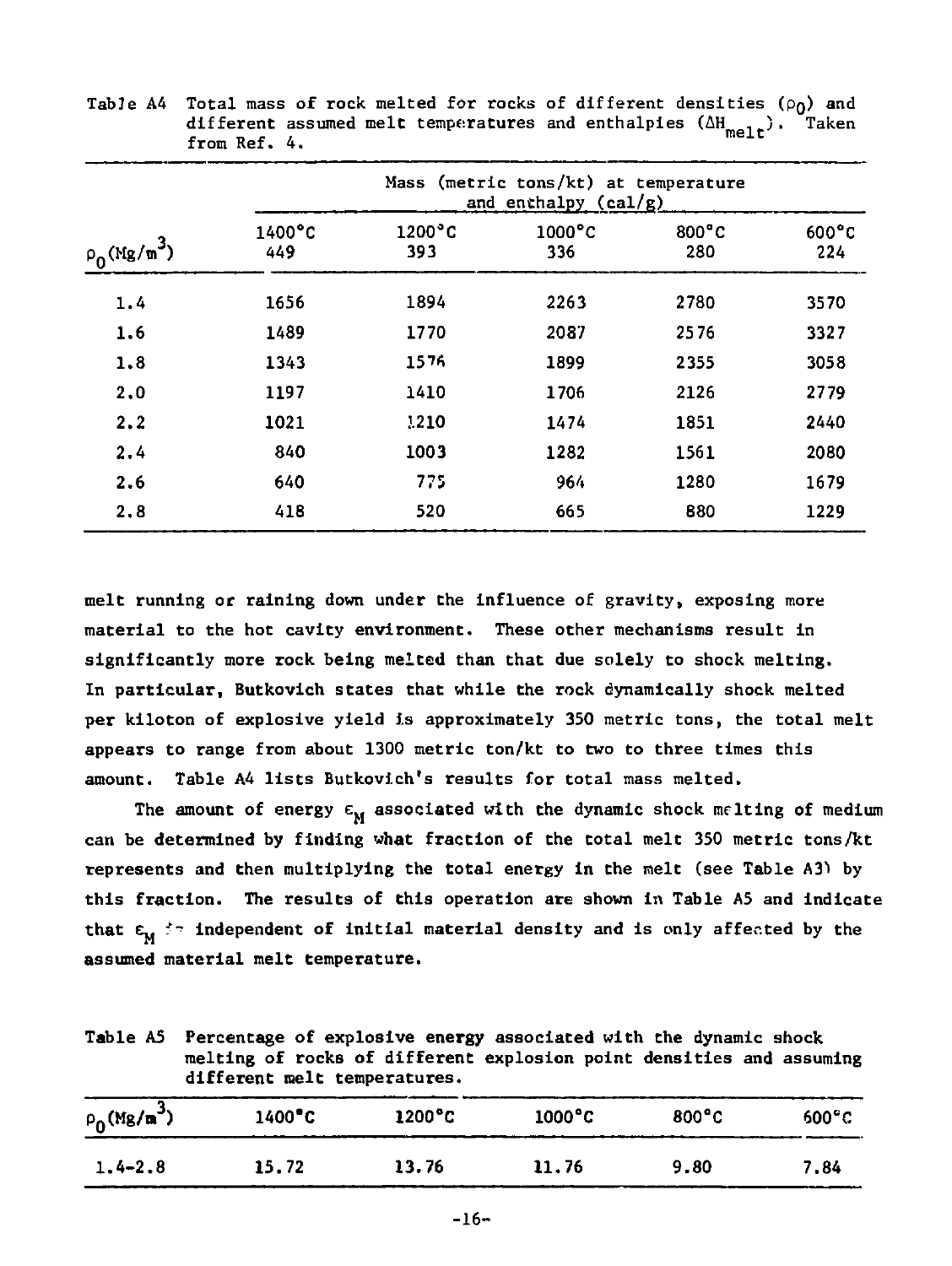**After the stress wave has decayed to a point where It can no longer deposit enough energy to the medium to melt the rock, it continues to lote energy to**  the medium by crushing and cracking the rock. This energy  $\varepsilon_{\rho}$  is rather difficult to quantify, but *rivate communication with* J. M. Thomsen indicates that **£ is on the order of 5-102 of the explosive yield for tuff and alluvium.** 

**The energy £., remaining in the stress wave after it has gone elastic has**  been determined to be on the order of 1% of the explosive yield. Al-3 In **particular, Perrett has shown that for explosions in alluvium only about 0.042 of the explosive yield is contained in the elastic phase of the stress wave. Equivalent values for other media are 0.06% for explosions in dry tuff, 2% for explosions in dolomite and alternating shale/sandstone layer, and about 3% for explosions in salt.** 

As an indication of how much energy is represented by the sum of  $\varepsilon_{\mathbf{v}}$ ,  $\varepsilon_{\mathbf{w}}$ ,  $\varepsilon_c$ , and  $\varepsilon_F$  we will assume a tuff or alluvium-type medium and that  $\varepsilon_v$ /Y ranges **from 0.254 to 0.269 (see Table A2),** *t-/l* **ranges from 0.078 to 0,157 (see**  Table A5),  $\varepsilon_c$ /Y ranges from 0.05 to 0.10, and  $\varepsilon_{\rm r}$ /Y ranges from 0.0004 to 0.0006. **The result of using the above values in Eq. Al is that E/Y is seen to range between 0.38 to 0.53. This range of values for E/Y is in good agreement with that displayed in Figs. 2-9.** 

#### **REFERENCES**

- **Al. W. R. Perrett, Free-Field and Surface Motion from a Nuclear Explosion in Alluvium: MERLIN Event, Sandia Laboratories, Albuquerque, New Mexico, Rept. WT-1529 (1961).**
- **A2. V. N. Radionov, V. V. Aduckkin, V. N. Kostyuckenko, V. H. Nikolaevskii, A. N. Ramashov, and V. M. Tsvetkov, Mechanical Effect of an Underground Explosion, M. A. Sadovskii, Ed., available as Lawrence Livermore Laboratory Rept. UCRL-Trans-10676 (1972).**
- **A3. V. P. Korsavov, Engl, ed. Izvestia, Acad. Sci., USSR, Physics of the Solid Earth, 10, 653 (1974).**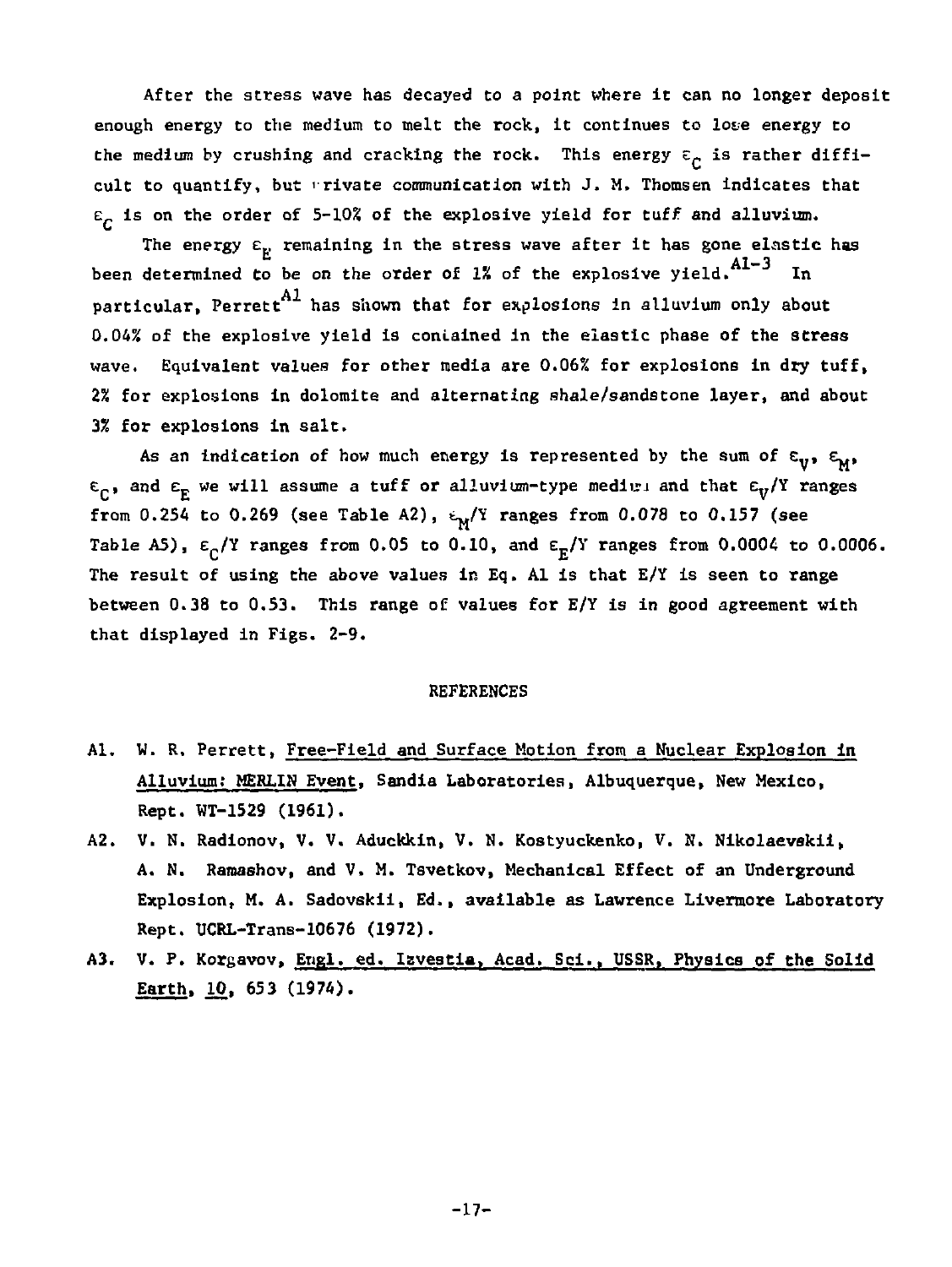#### **APPENDIX B ENERGY COUPLED TO THE GROUND SHOCK BY AN EXPLOSION IN SILICATE ROCK**

**In this section, we will look in particular at the energy coupled into the ground shock by an underground explosion taking place in a medium composed of silicate type rock. Expressing the coupled energy as a fraction of the explosive yield, i.e., E/Y, we present a series of plots (Figs. B1-B24) showing how E/Y changes as the medium'9 water content or saturation is varied while the total porosity or gas fill porosity is held fixed and vice versa. We assume in all instances that the medium properties are restricted to the ranges shown in Table Bl.** 

In addition to the plots of  $E/Y$   $(x,y)$  vs x at fixed y (where x and y are chosen from  $\phi$ ,  $\phi$ g, W, and K), we also present plots of

$$
\frac{d}{dx}\frac{E}{Y}(x,y) = \frac{\partial}{\partial y}\frac{E}{Y}(y)\frac{\partial Y}{\partial x}(x,y) = \frac{8}{(3y-1)^2}\frac{\partial Y}{\partial x}(x,y)
$$

In particular, we plot  $\frac{d}{dx} E/Y(x,y)$  vs x at fixed y and vs y at fixed x in **order to more clearly show how E/Y is affected by variations in medium properties.** 

**Inspection of the plots presented in this appendix shows some unexpected results. In particular, it is seen that the effect of increasing the water content or saturation while holding porosity fixed changes depending on the value of porosity being considered. For the silicate type rock being considered, increasing water content or saturation while porosity is held fixed at a value less tha.i 0.32S (32.5%) actually results in a slight decrease in energy coupling. For porosities greater than 0.325, increasing water content or saturation results in increased coupling efficiency, and at porosity exactly equal to 0.325 it seems that water content and porosity have no effect on the energy coupled from the explosion to the shock wave.** 

**This somewhat surprising dependence of the influence of water content rod saturation on the value of porosity being considered follows from the use of Eq. (19) to define Y. This same effect was noted in a previous study of the**  Gruneisen coefficient for wet, porous materials.<sup>11,12</sup> The effect is evidence **of a tradeoff between the lubricating effect of the water upon the grains or' matrix material and the incompressibility of the water itself.** 

**-18-**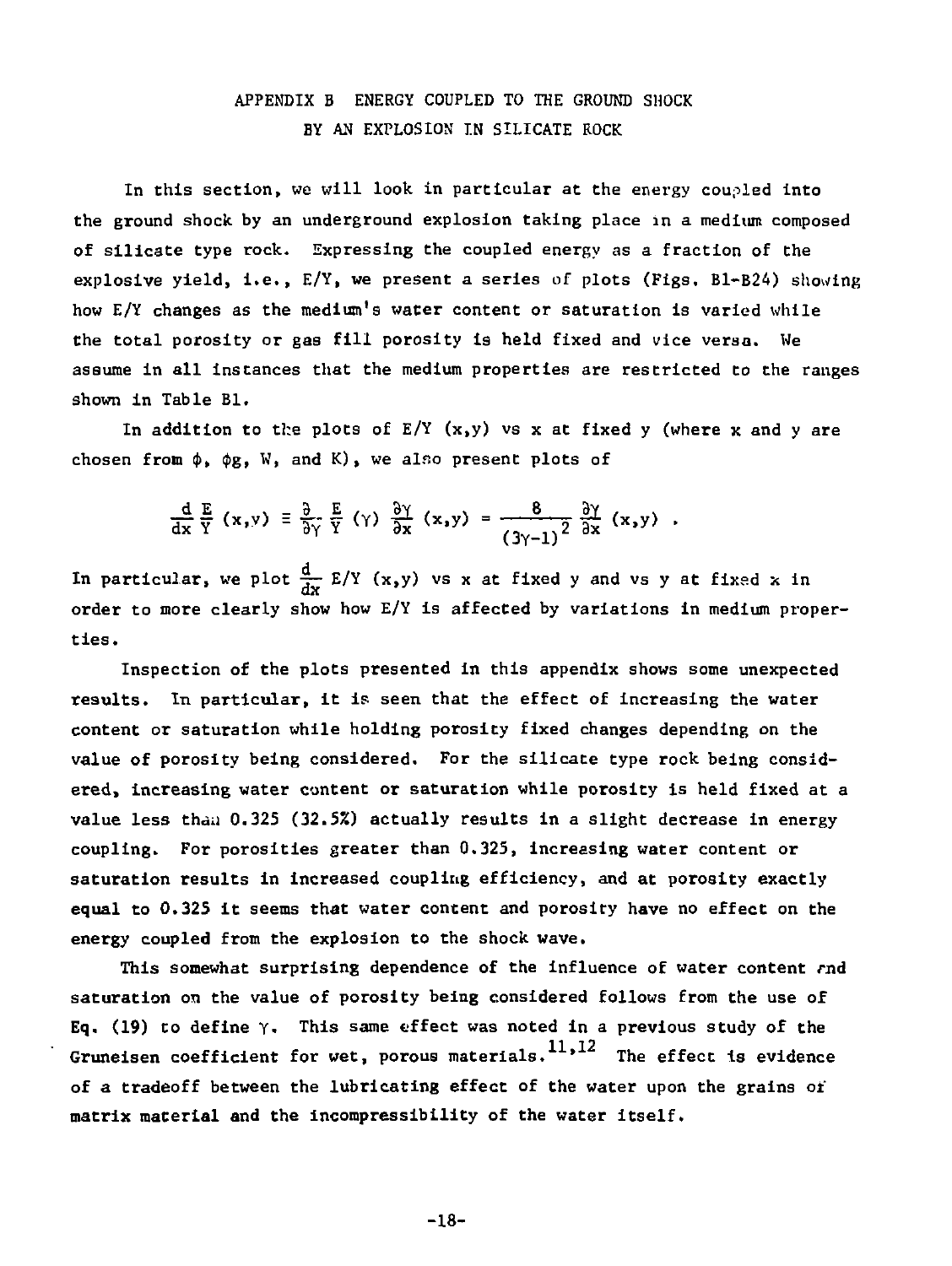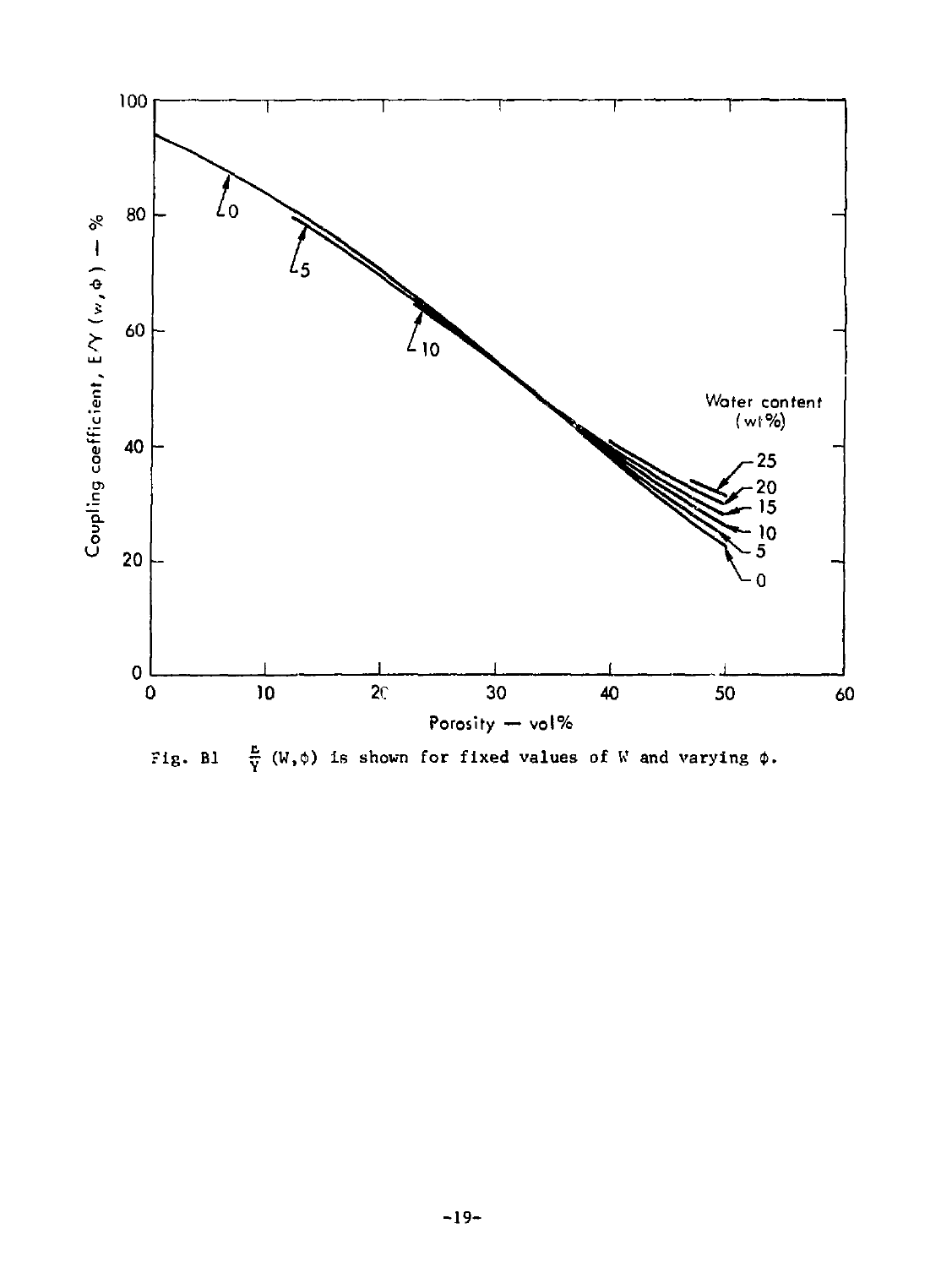

 $\frac{E}{Y}$  (W,  $\phi$ ) is shown for fixed values of  $\phi$  and varying W. Fig. B2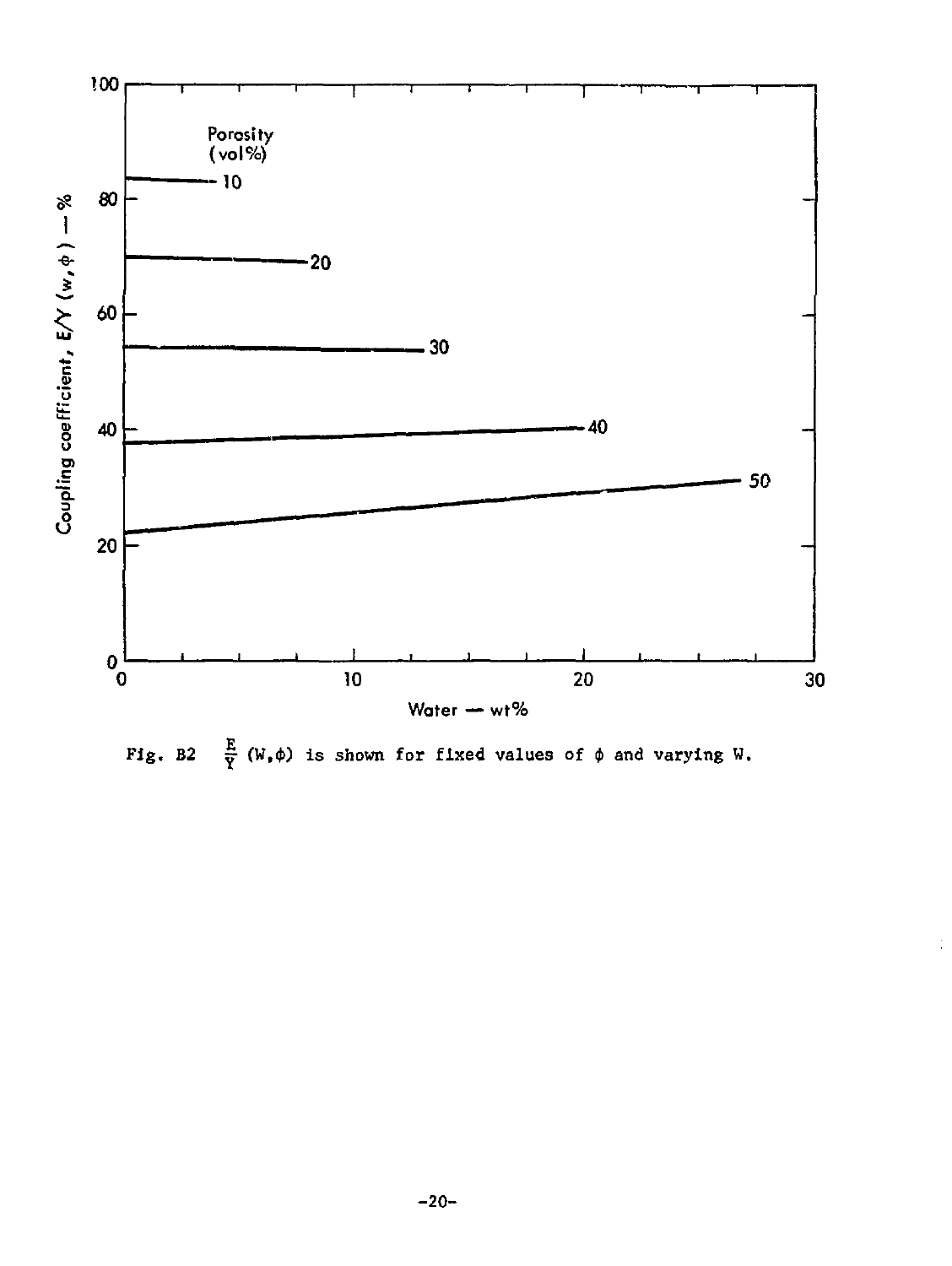

Fig. B3  $\frac{E}{Y}$  (W,  $\phi_g$ ) is shown for fixed values of W and varying  $\phi_g$ .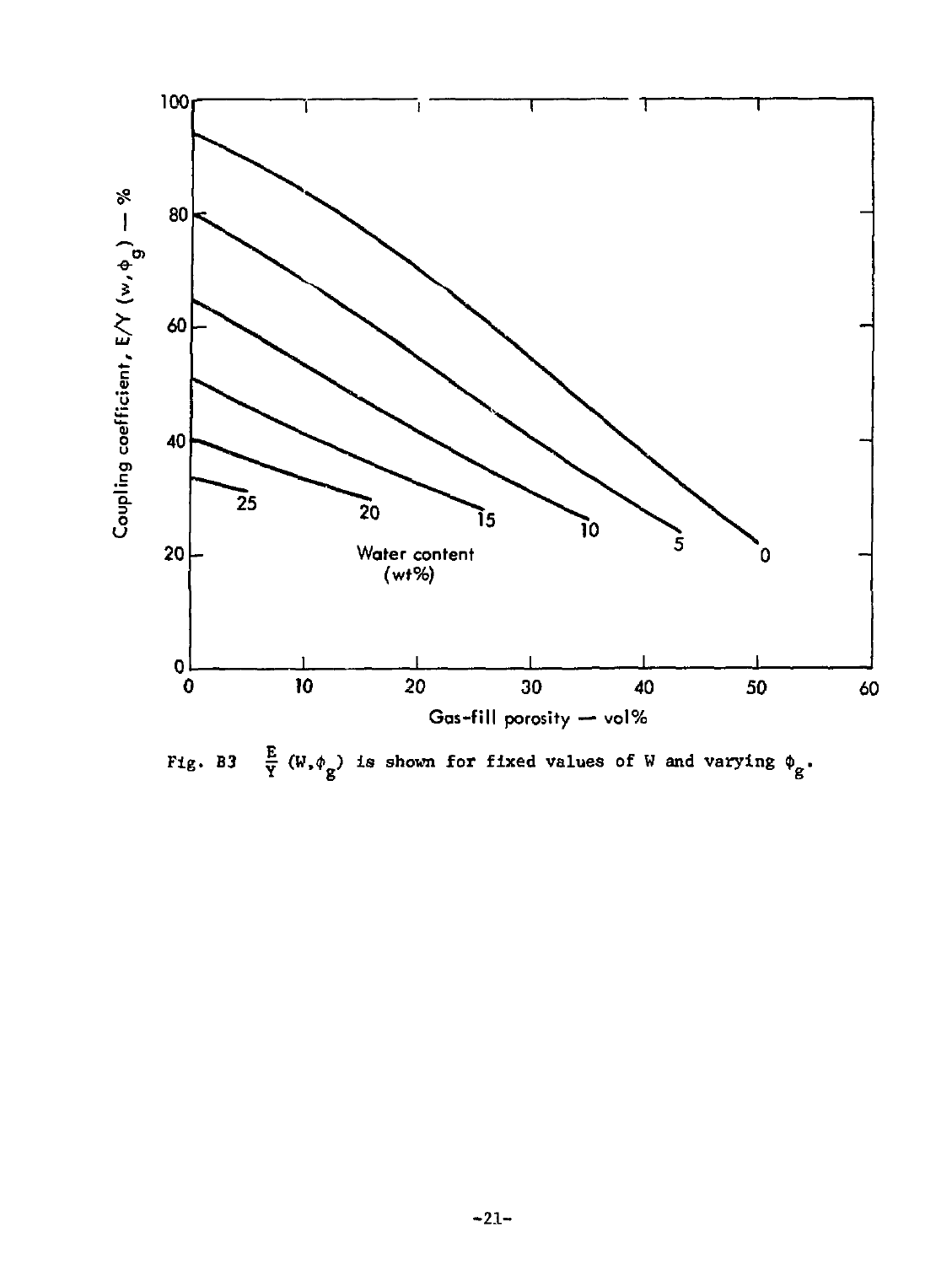

Fig. B4  $\frac{E}{Y}$  (W,  $\phi_{g}$ ) is shown for fixed values of  $\phi_{g}$  and varying W.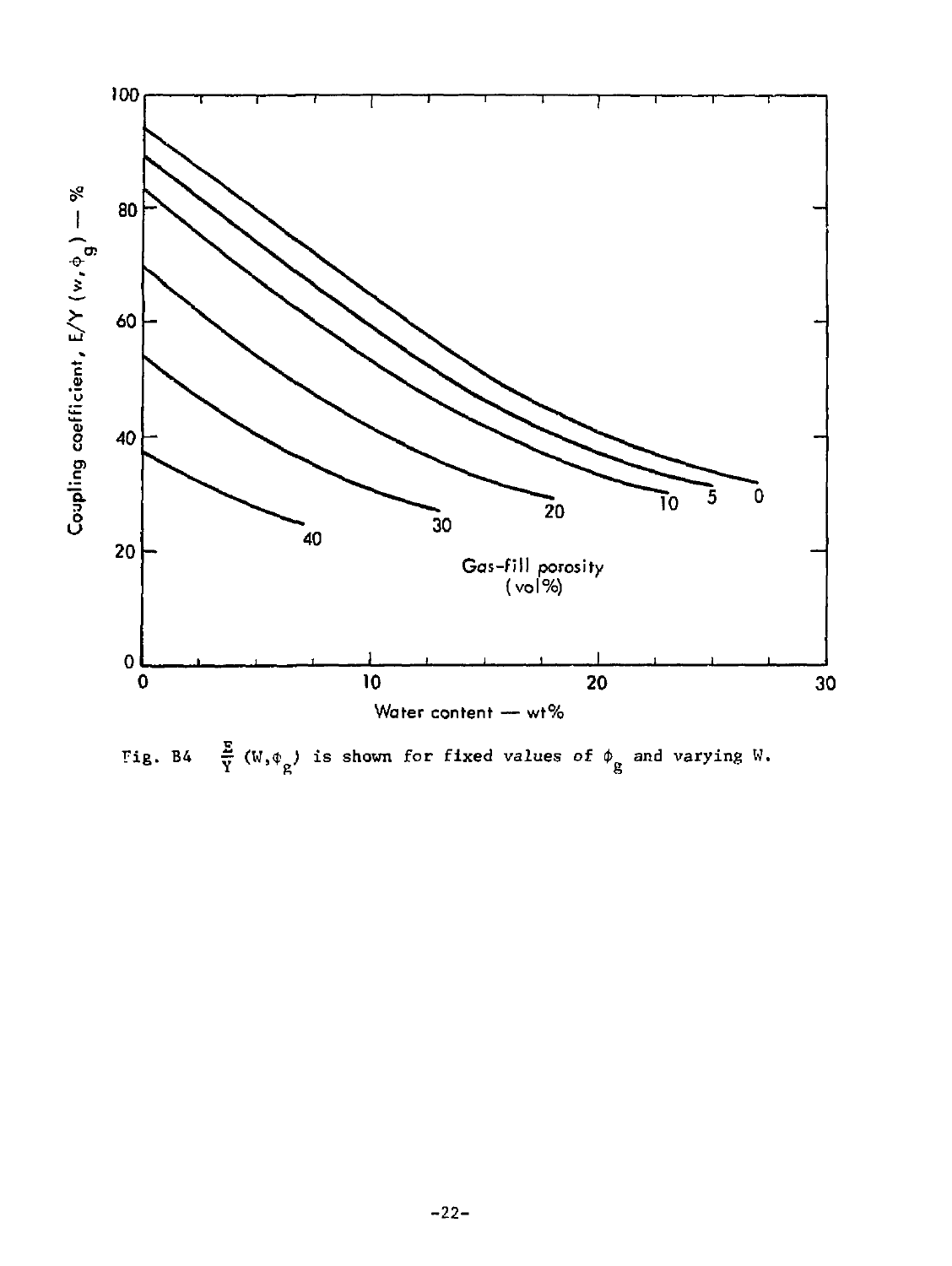

 $\frac{E}{Y}$  (K,  $\phi$ ) is shown for fixed values of K and varying  $\phi$ . Fig. B5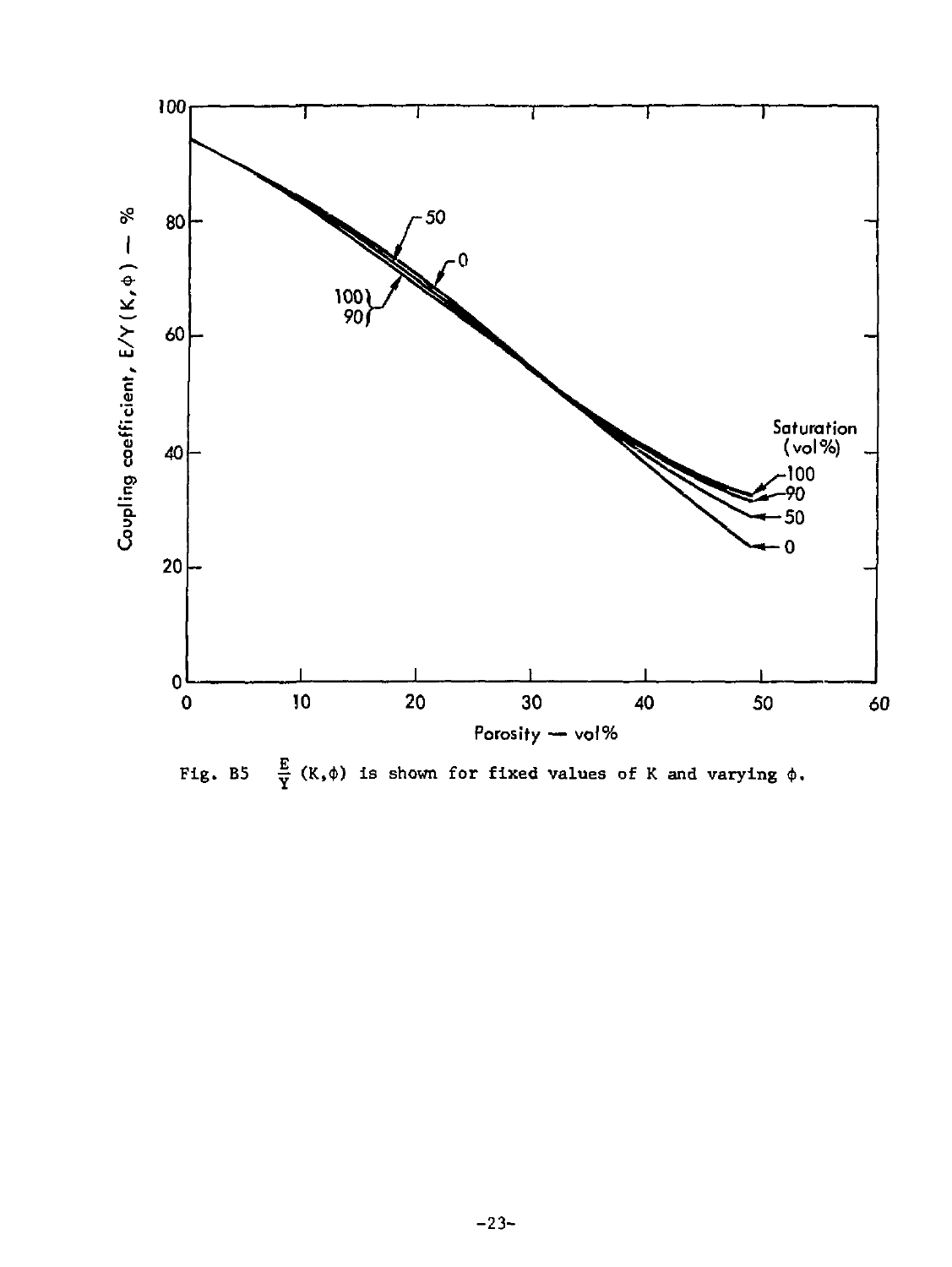

Fig. B6  $\frac{E}{Y}(K,\phi)$  is shown for fixed values of  $\phi$  and varying K.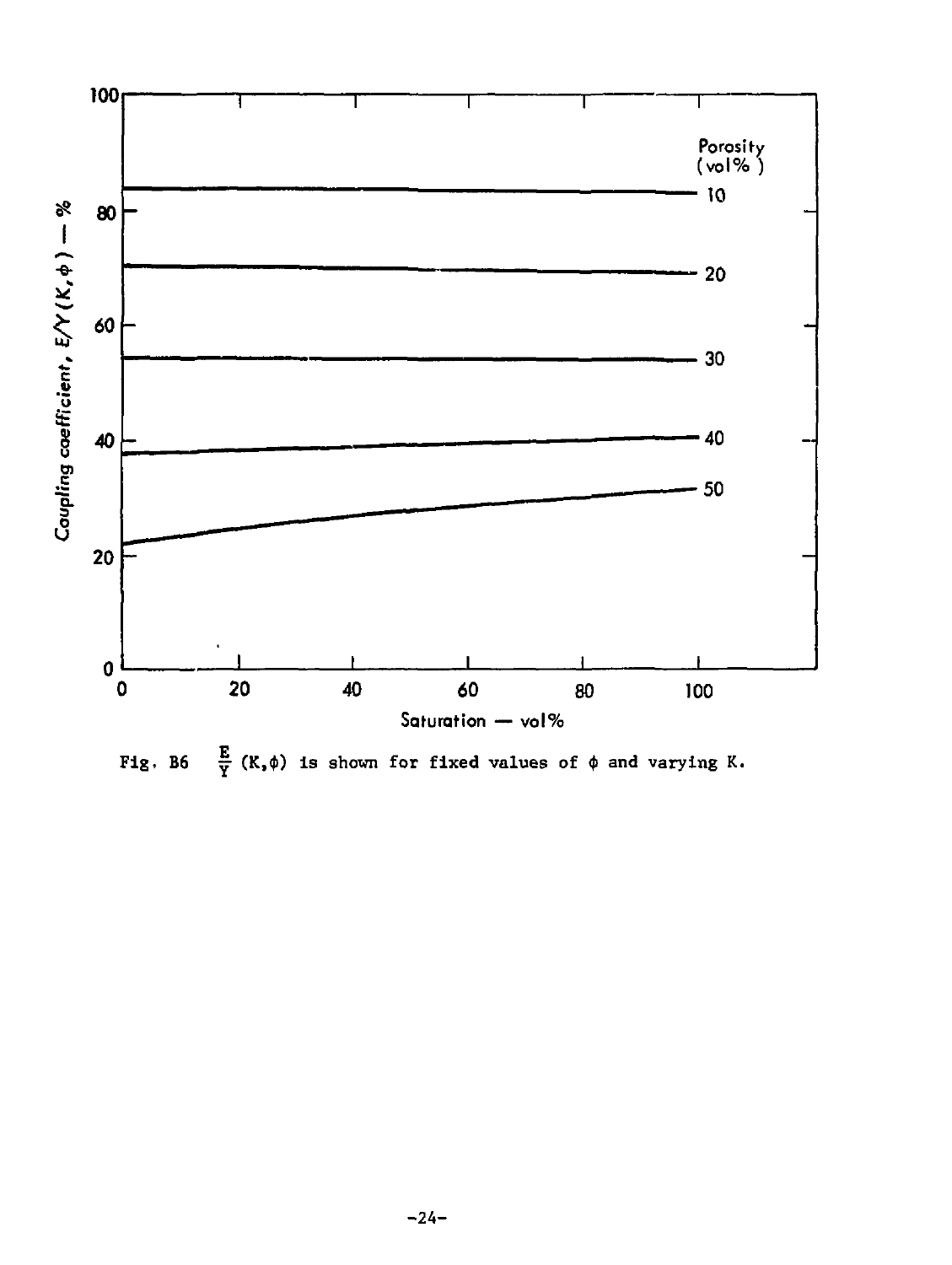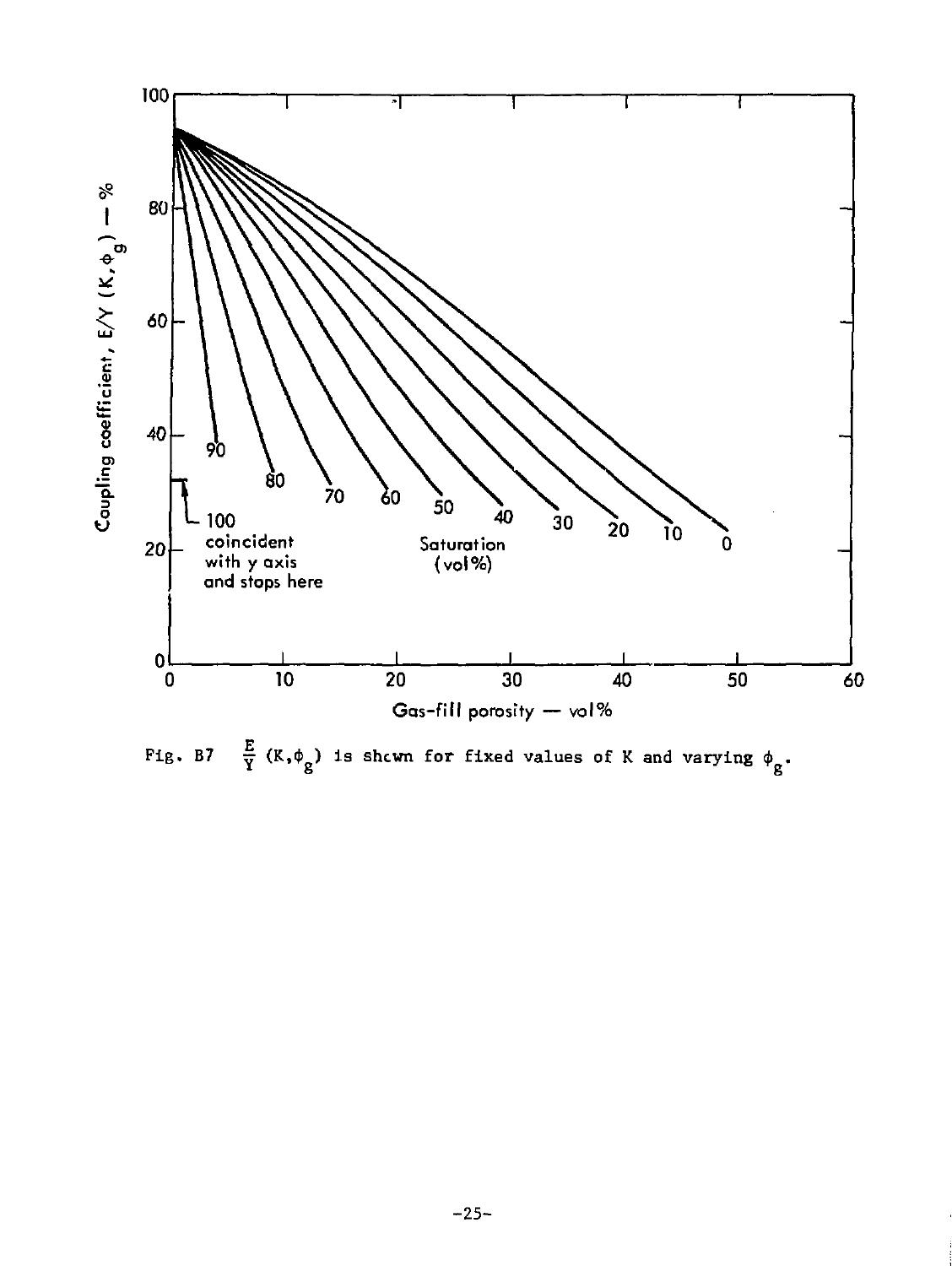

Fig. B8  $\frac{E}{Y}$  (K,  $\phi_{g}$ ) is shown for fixed values of  $\phi_{g}$  and varying K.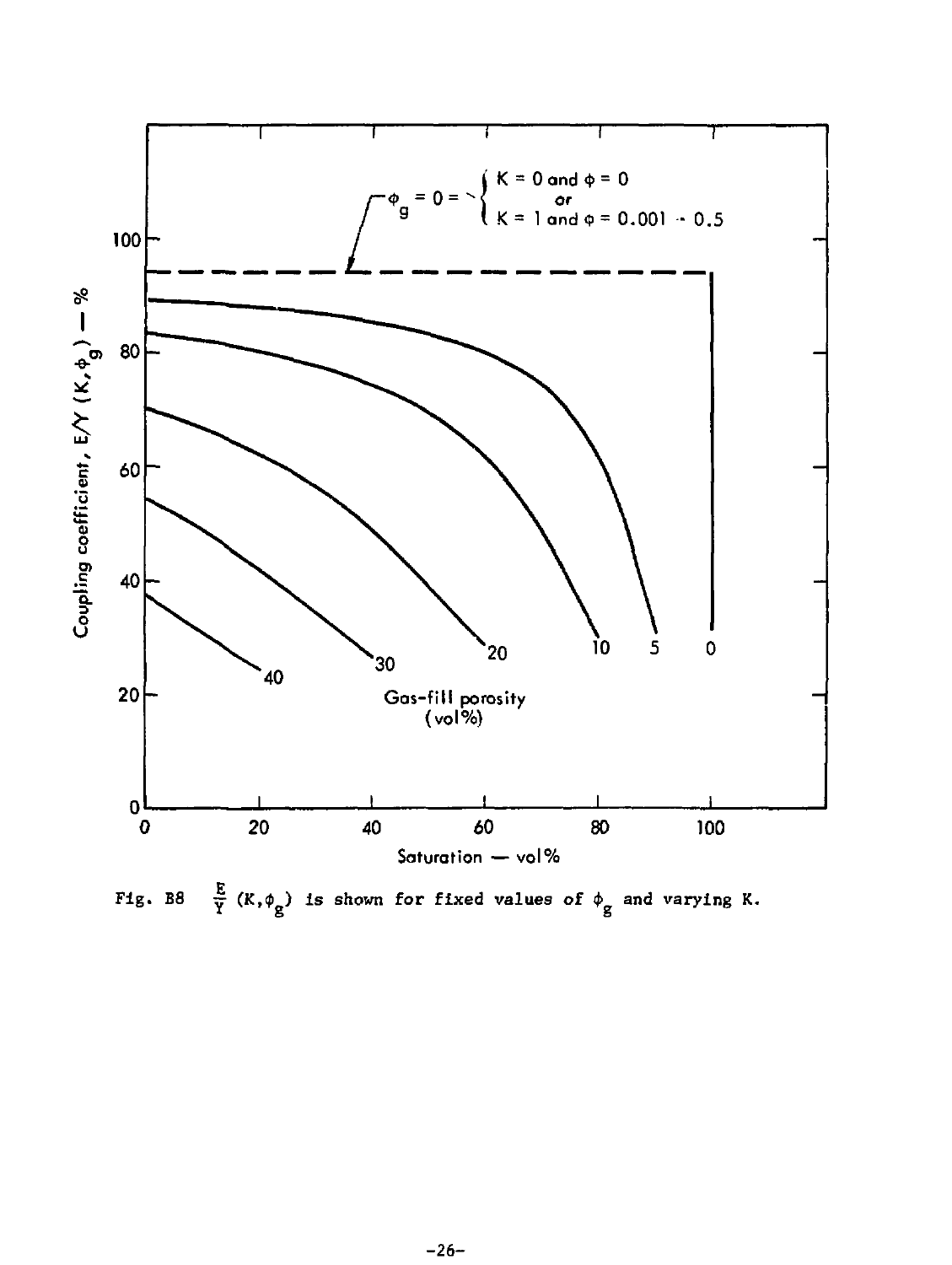

 $\frac{d}{d\phi} \sum_{i=1}^{n} (\psi, \phi)$  is shown for fixed values of W and varying  $\phi$ . Fig. B9

 $\mathbf i$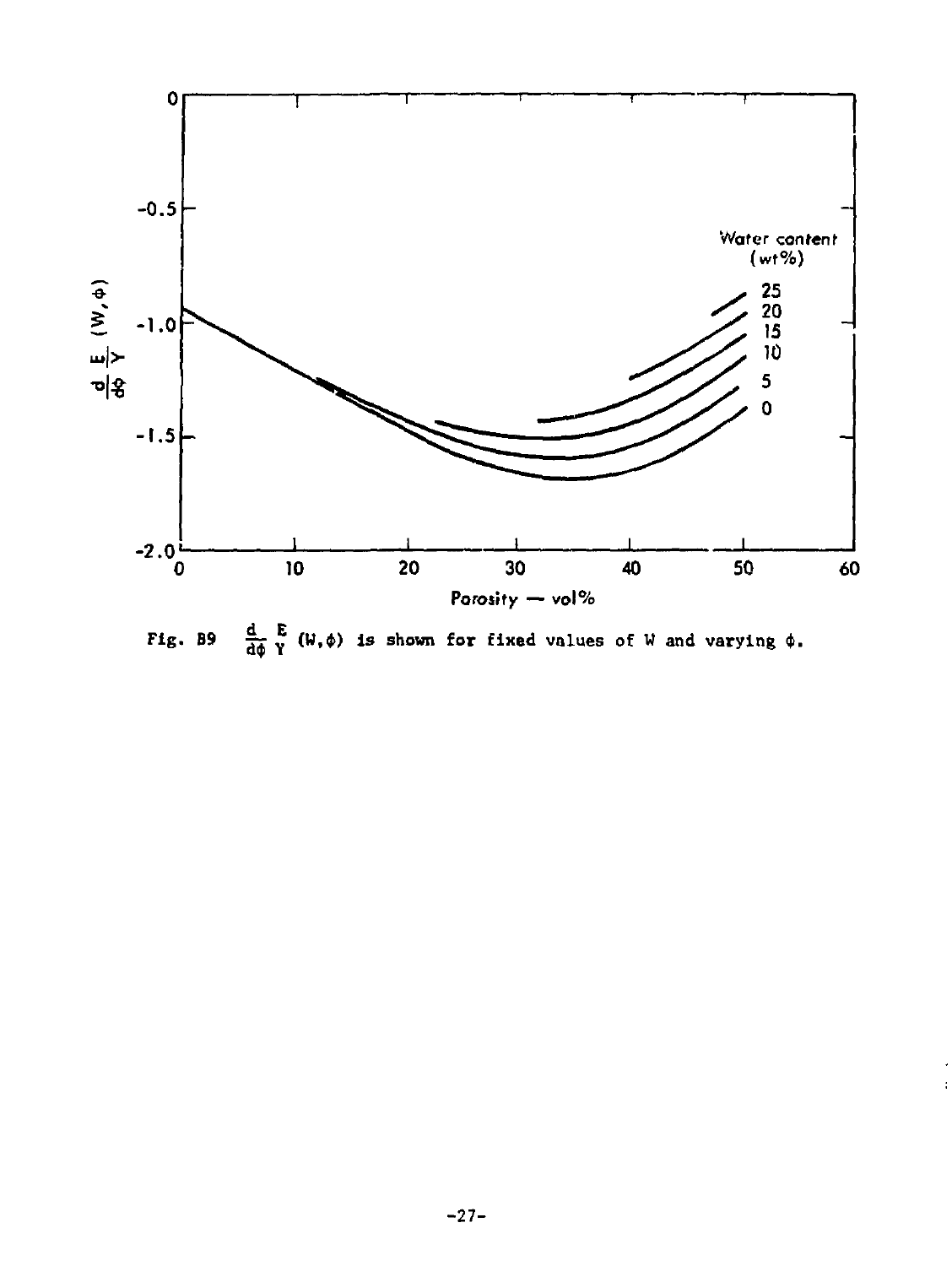

Fig. B10  $\frac{d}{d\phi} \frac{E}{Y} (W, \phi)$  is shown for fixed values of  $\phi$  and varying W.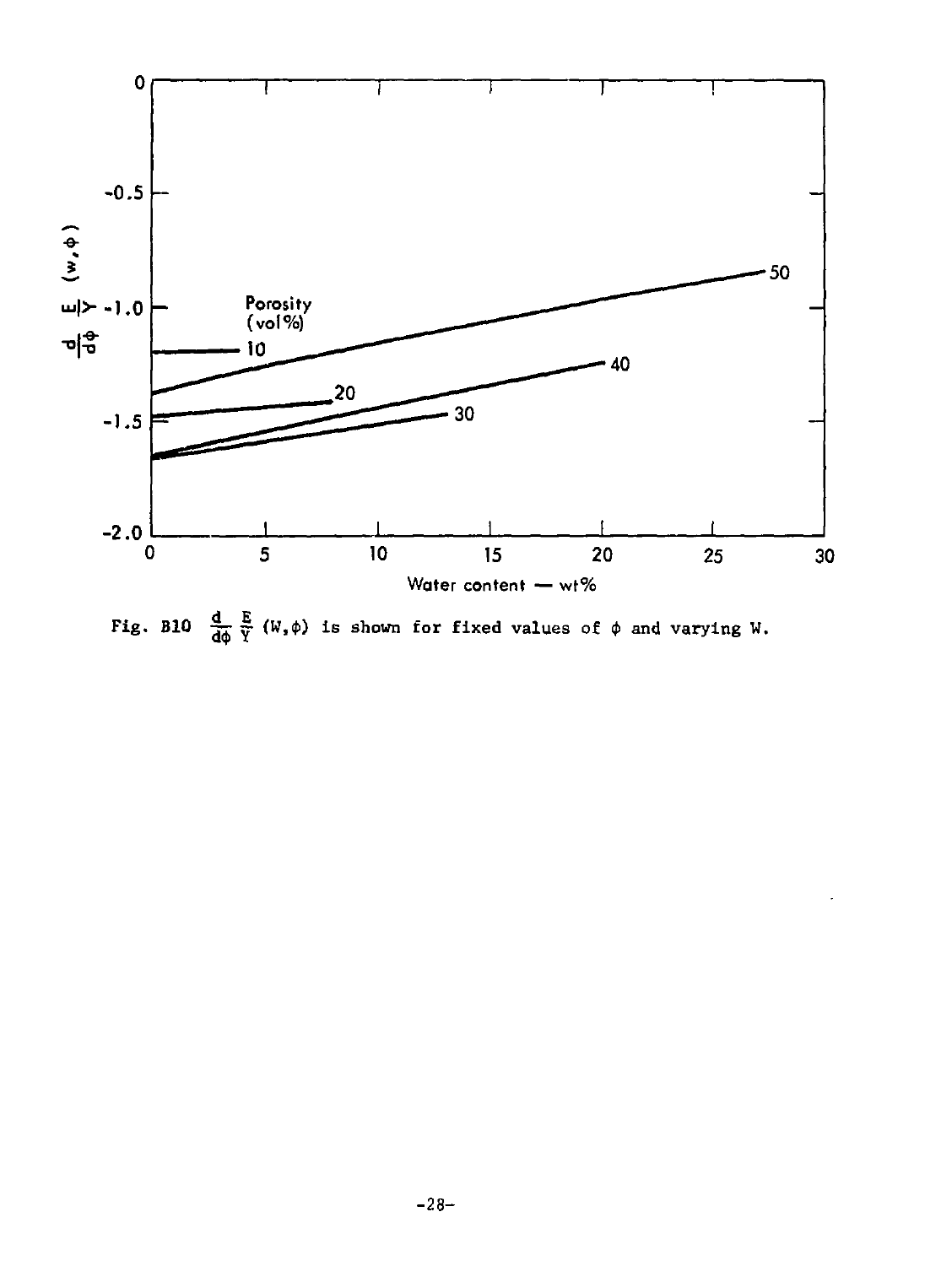

Fig. Bll  $\frac{d}{dW}\frac{E}{Y}(W,\phi)$  is shown for fixed values of W and varying  $\phi$ .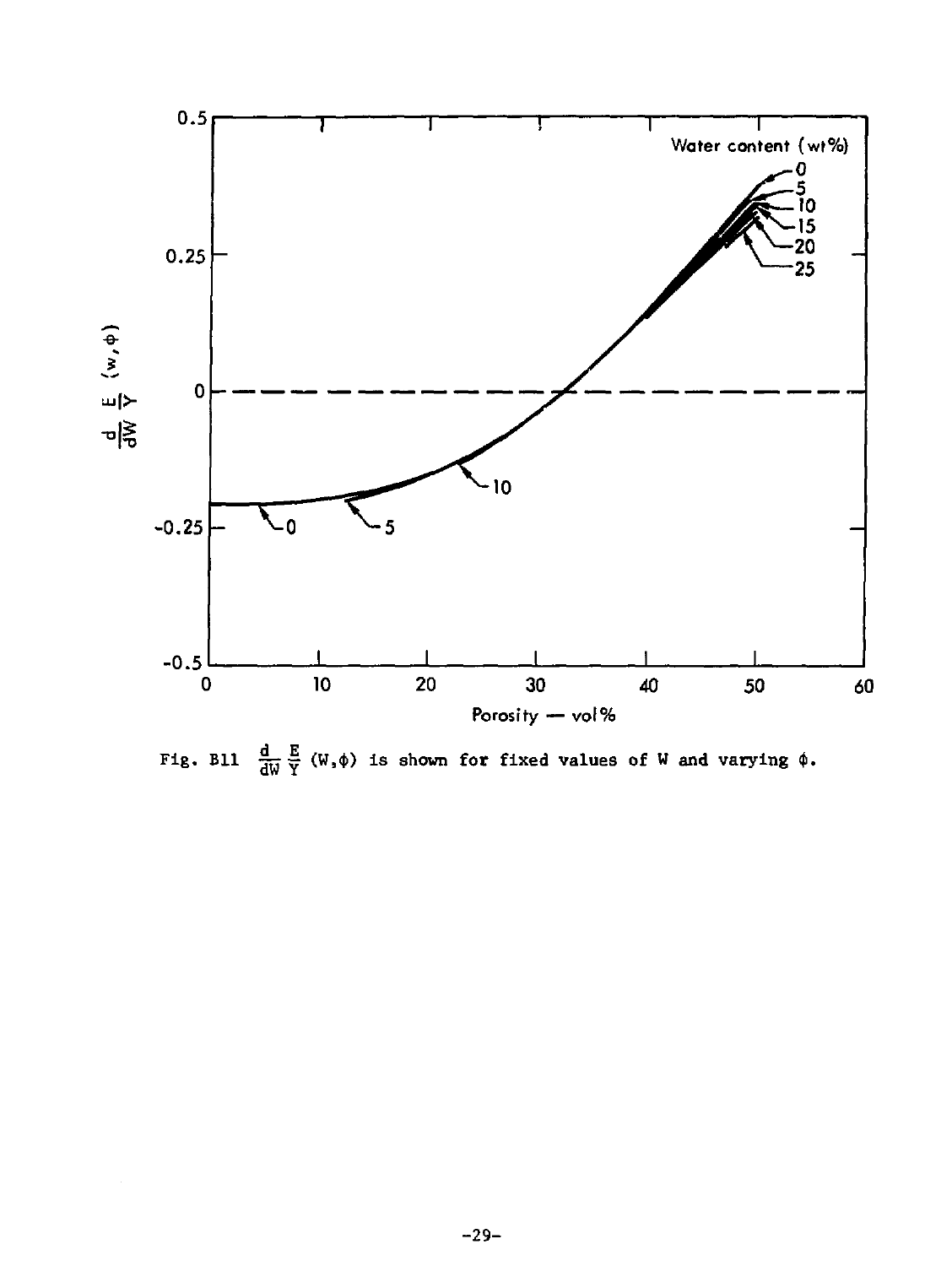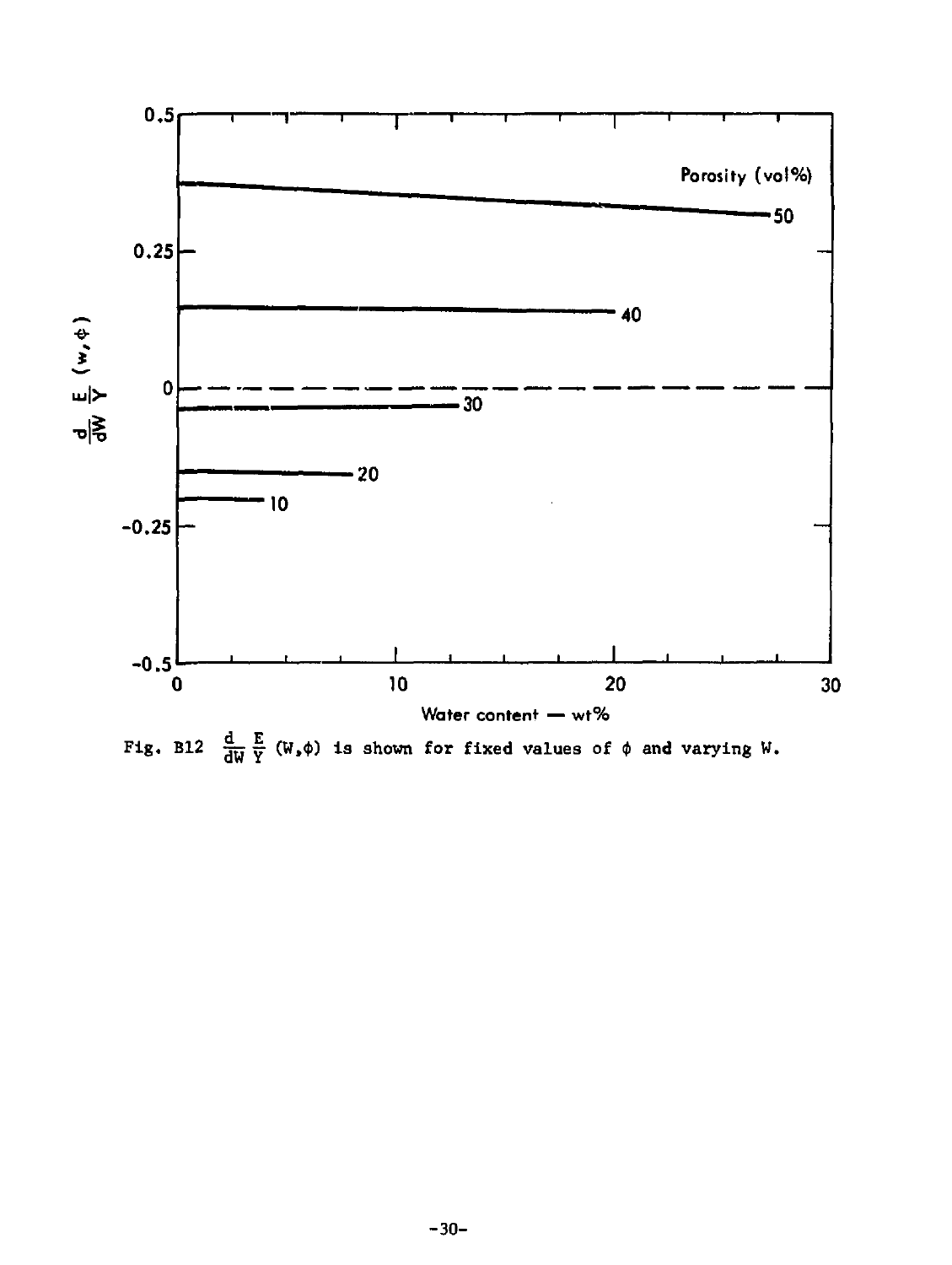

Fig. Bl3  $\frac{d}{d\phi_g} \frac{E}{Y}$  (W,  $\phi_g$ ) is shown for fixed values of W and varying  $\phi_g$ .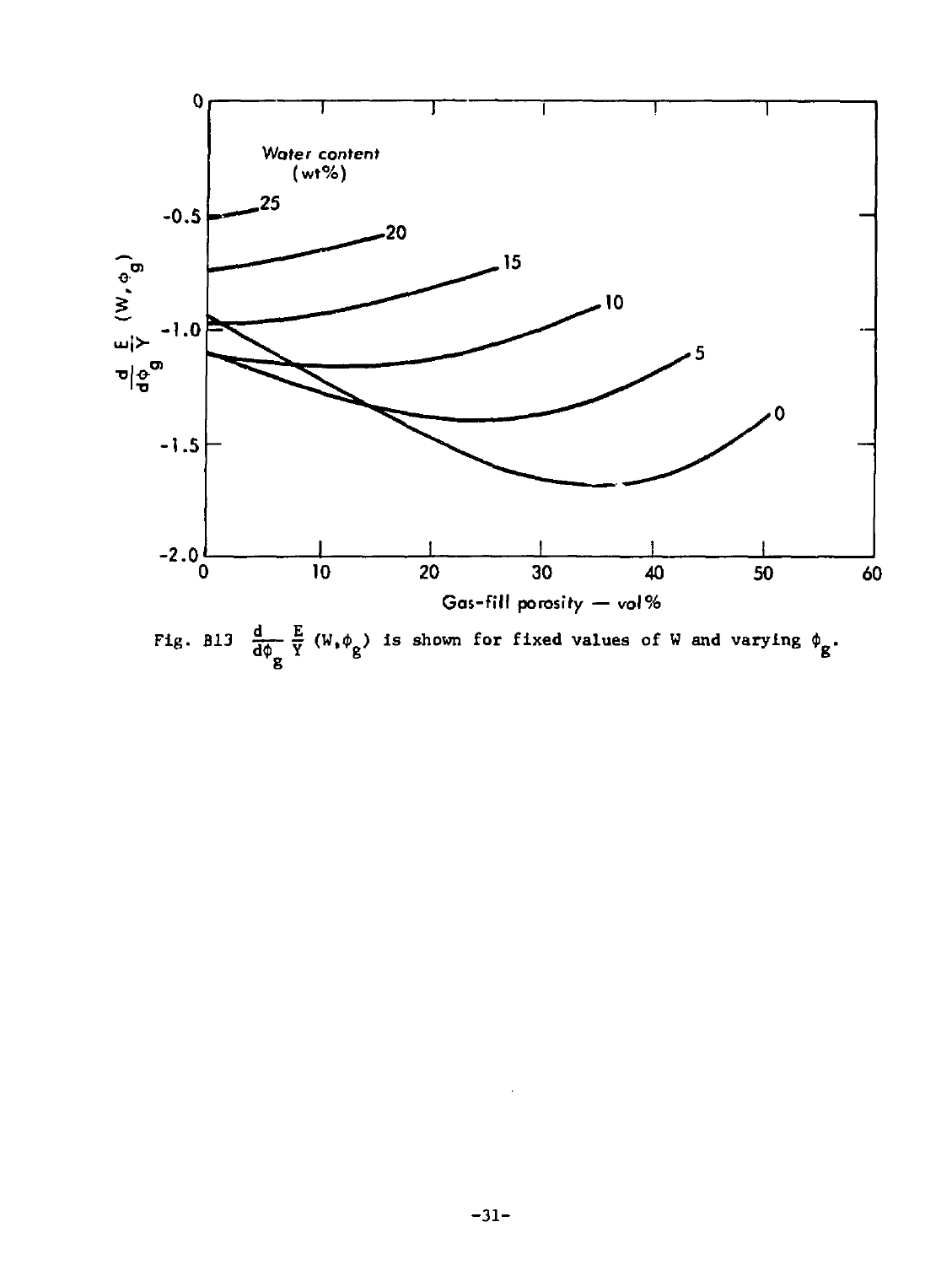

Fig. Bl4  $\frac{d}{d\phi_g} \frac{E}{Y}$  (W,  $\phi_g$ ) is shown for fixed values of  $\phi_g$  and varying W.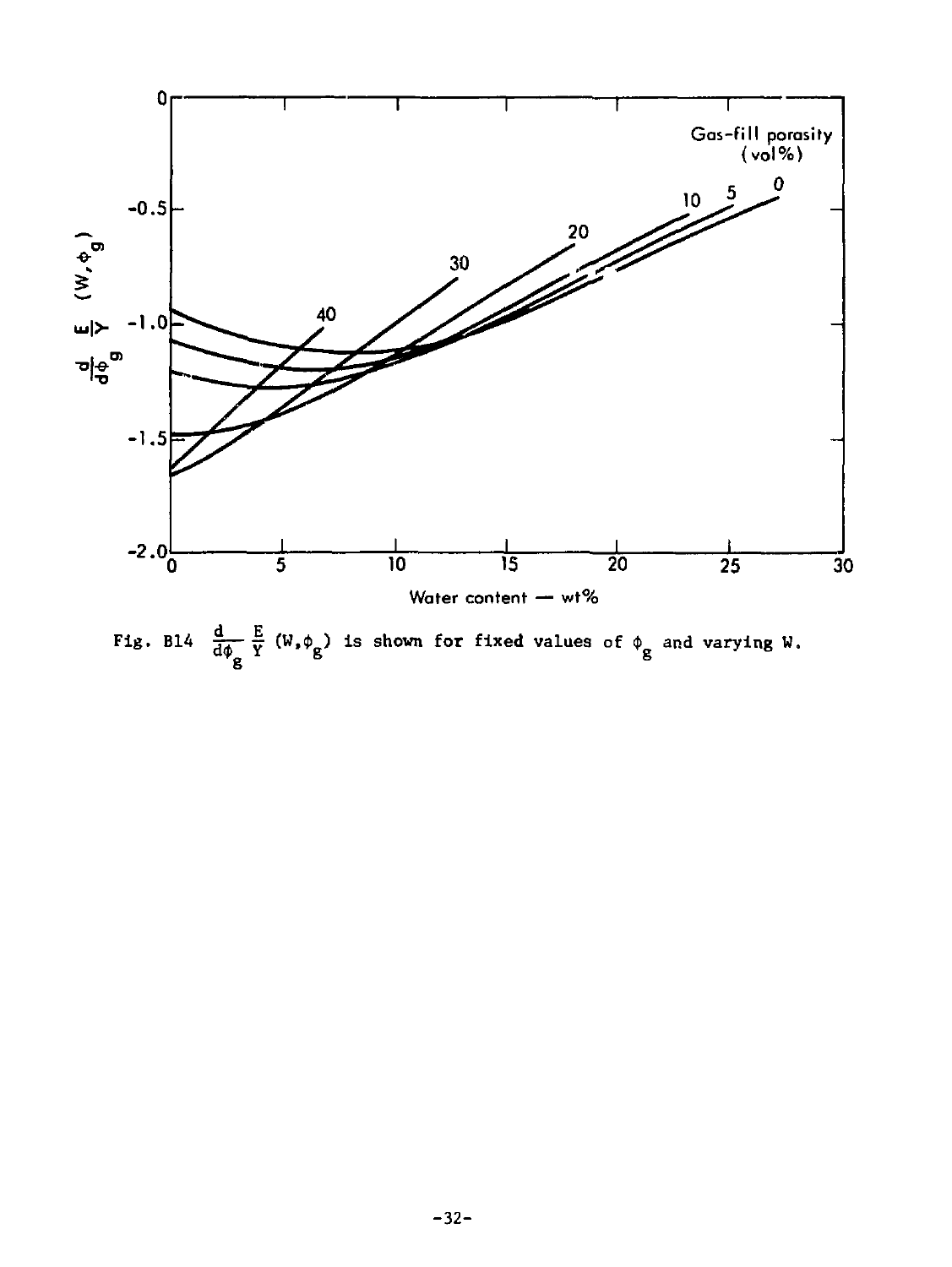

Fig. Bl5  $\frac{d}{dw} \frac{E}{Y} (W, \phi_g)$  is shown for fixed values of W and varying  $\phi_g$ .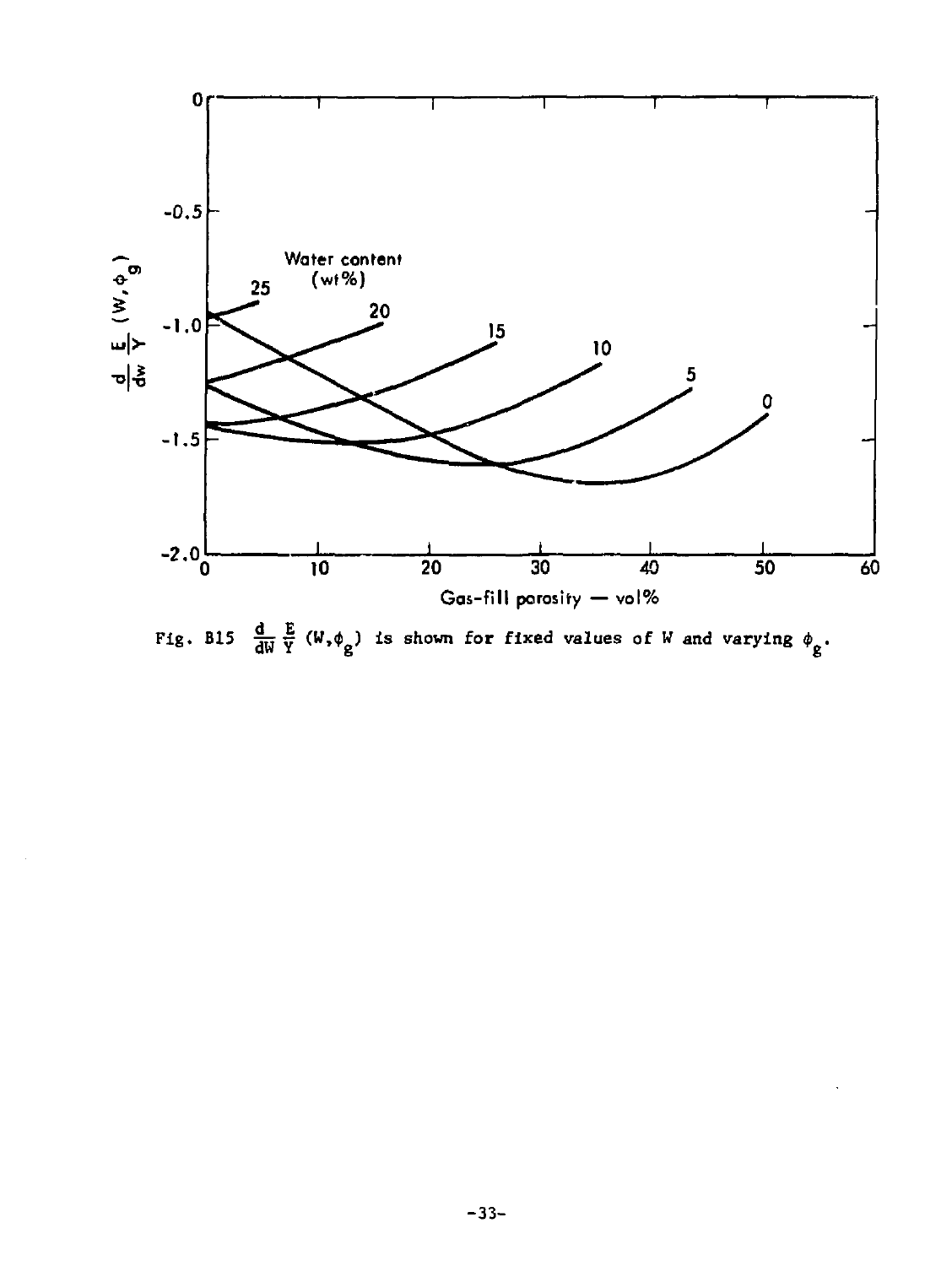

Fig. Bl6  $\frac{d}{dW} \frac{E}{Y} (W, \phi_g)$  is shown for fixed values of  $\phi_g$  and varying W.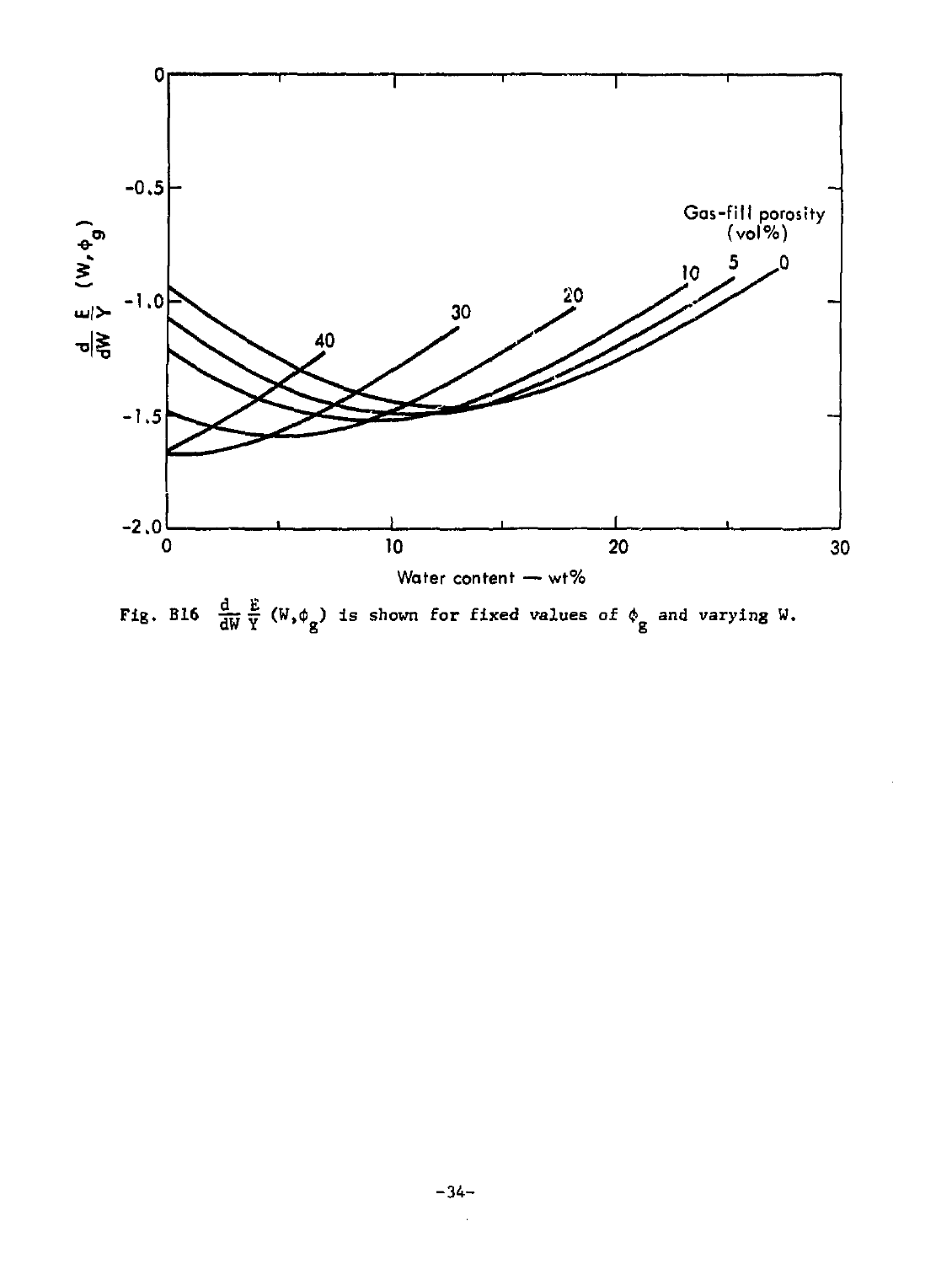

Fig. B17  $\frac{d}{d\phi} \frac{E}{Y} (K, \phi)$  is shown for fixed values of  $K$  and varying  $\phi$ .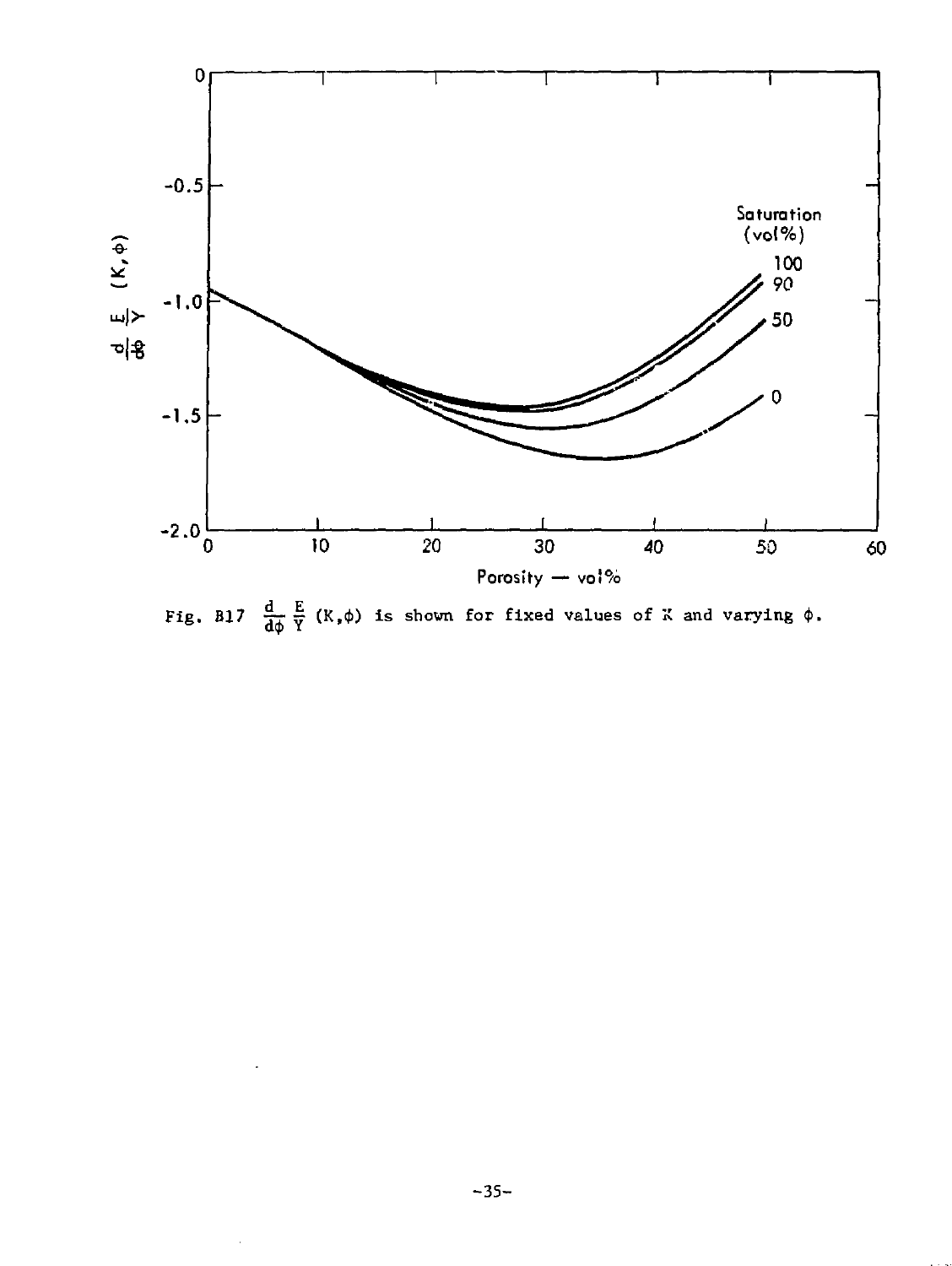

Fig. B18  $\frac{d}{d\phi} \frac{E}{Y} (K, \phi)$  is shown for fixed values of  $\phi$  and varying K.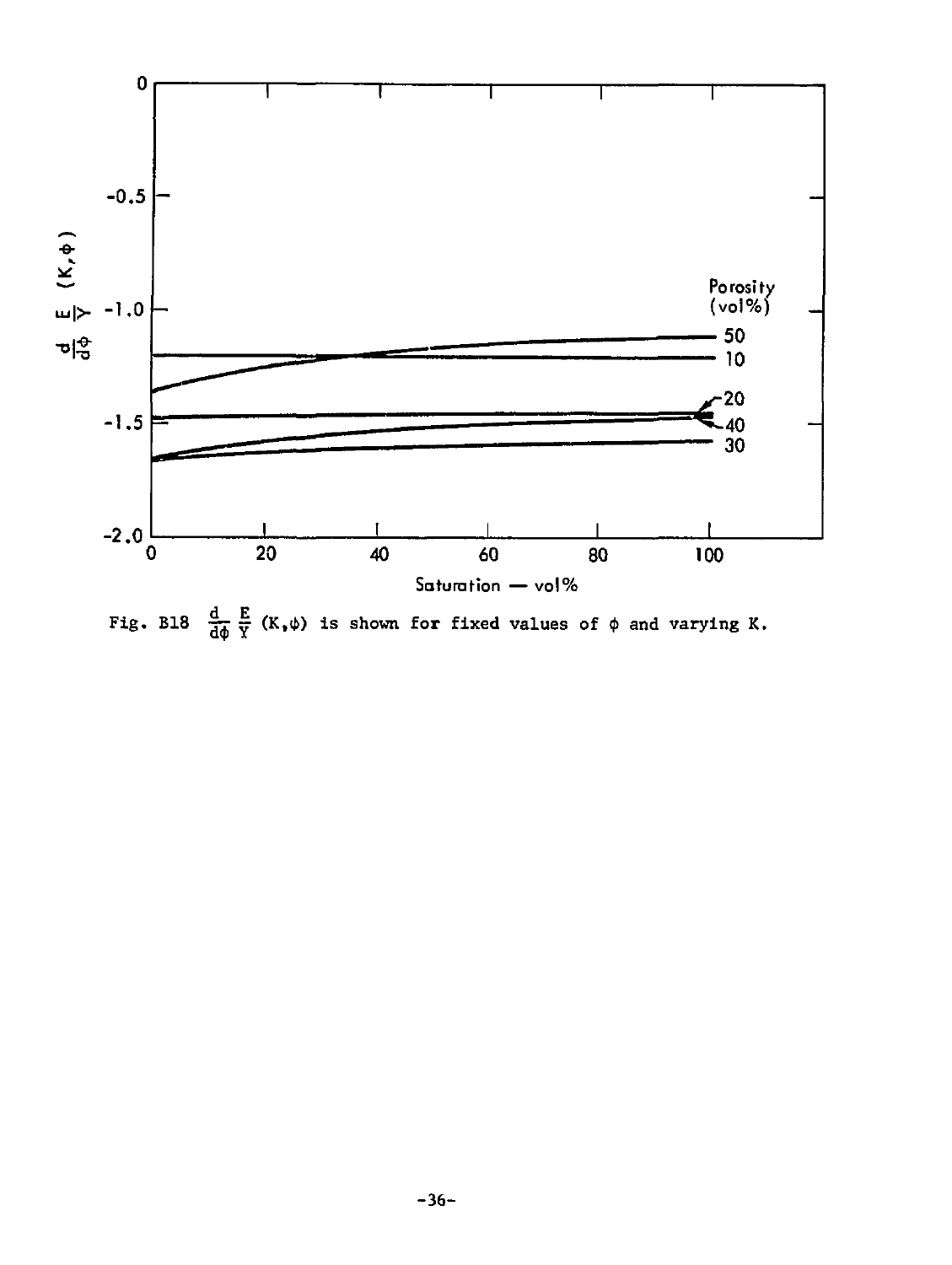

Fig. B19  $\frac{d}{dK} \frac{E}{Y} (K, \phi)$  is shown for fixed values of K and varying  $\phi$ .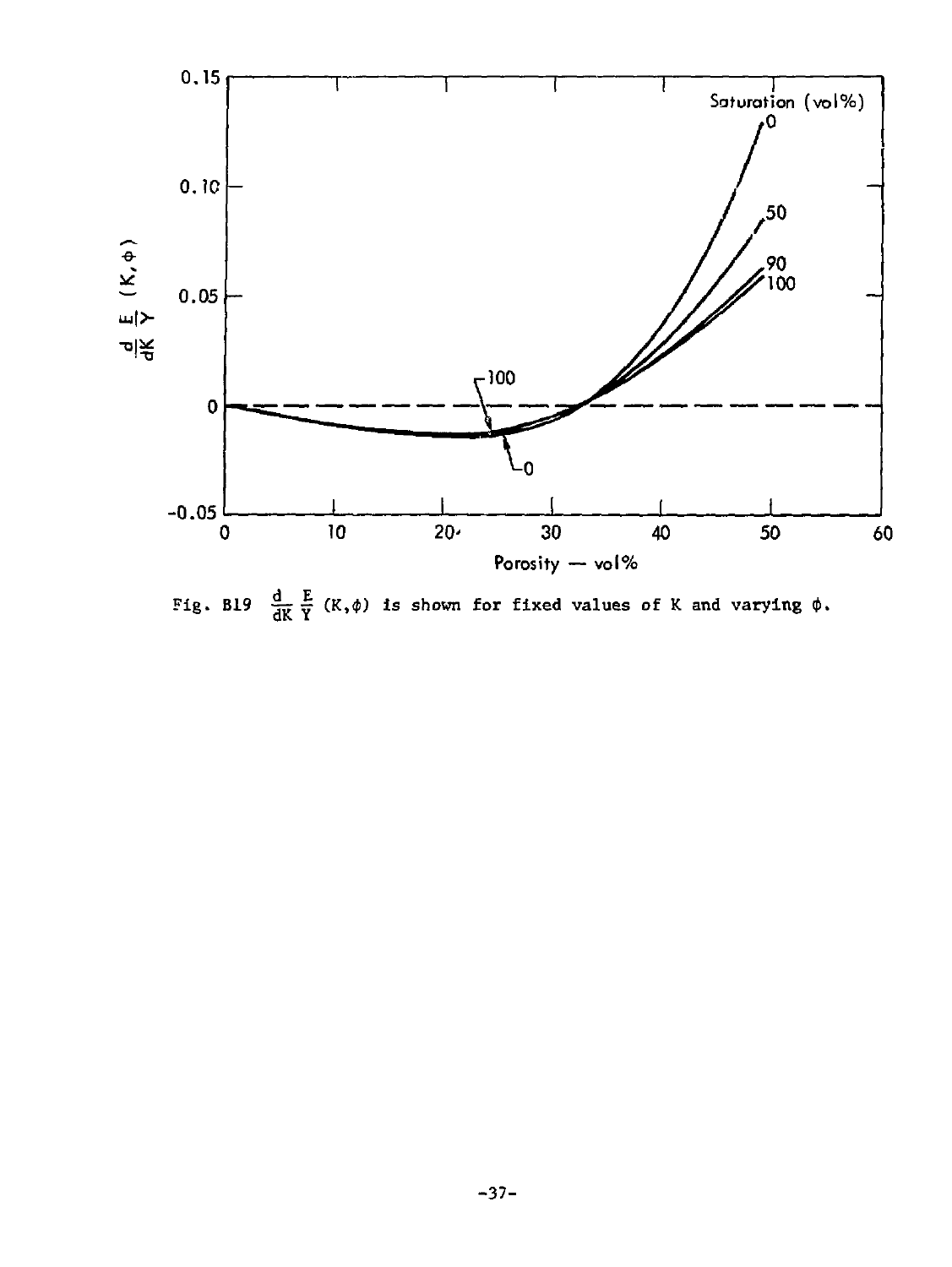

Fig. B20  $\frac{d}{dK} \frac{E}{Y}$  (K,  $\phi$ ) is shown for fixed values of  $\phi$  and varying K.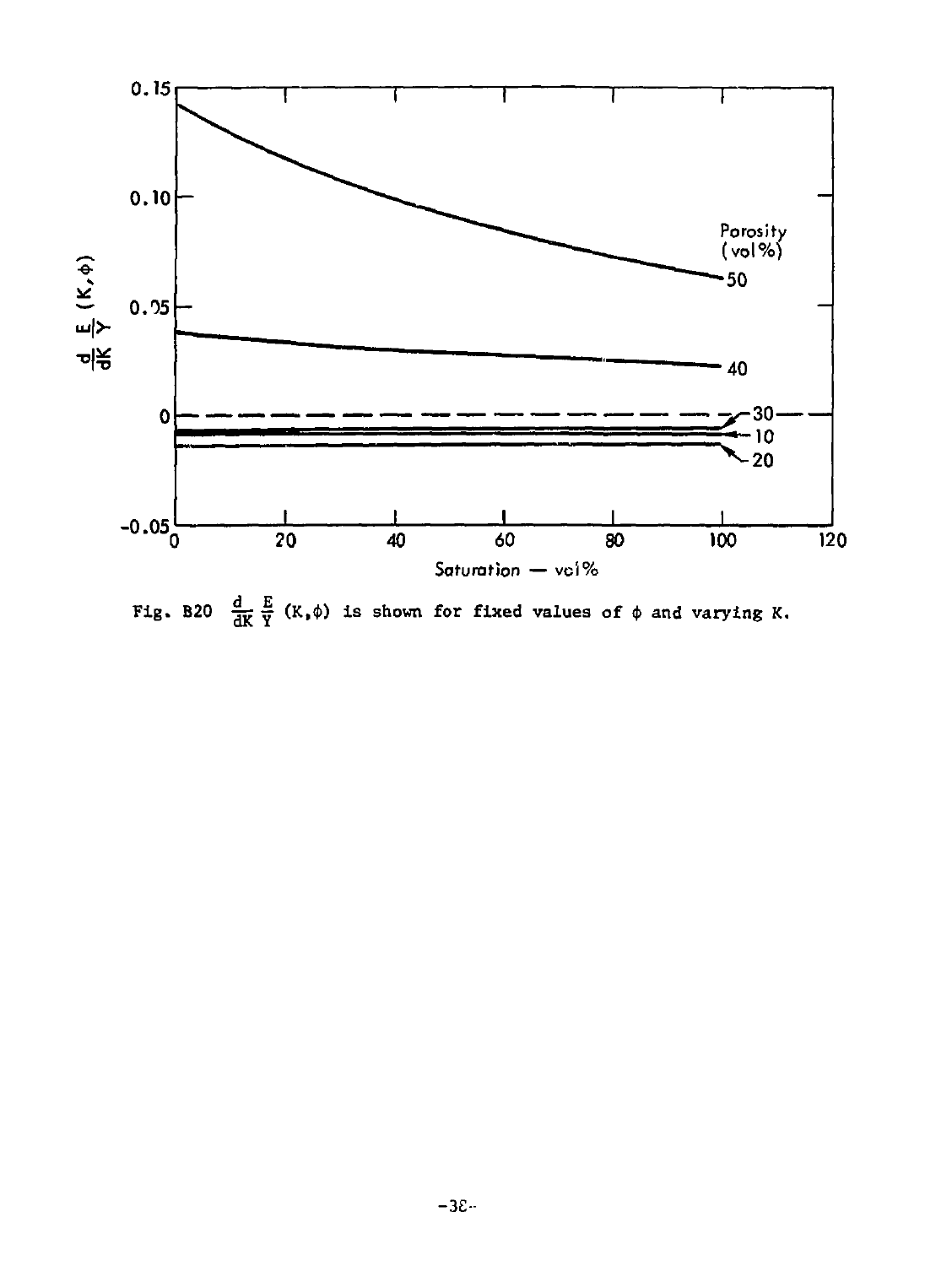

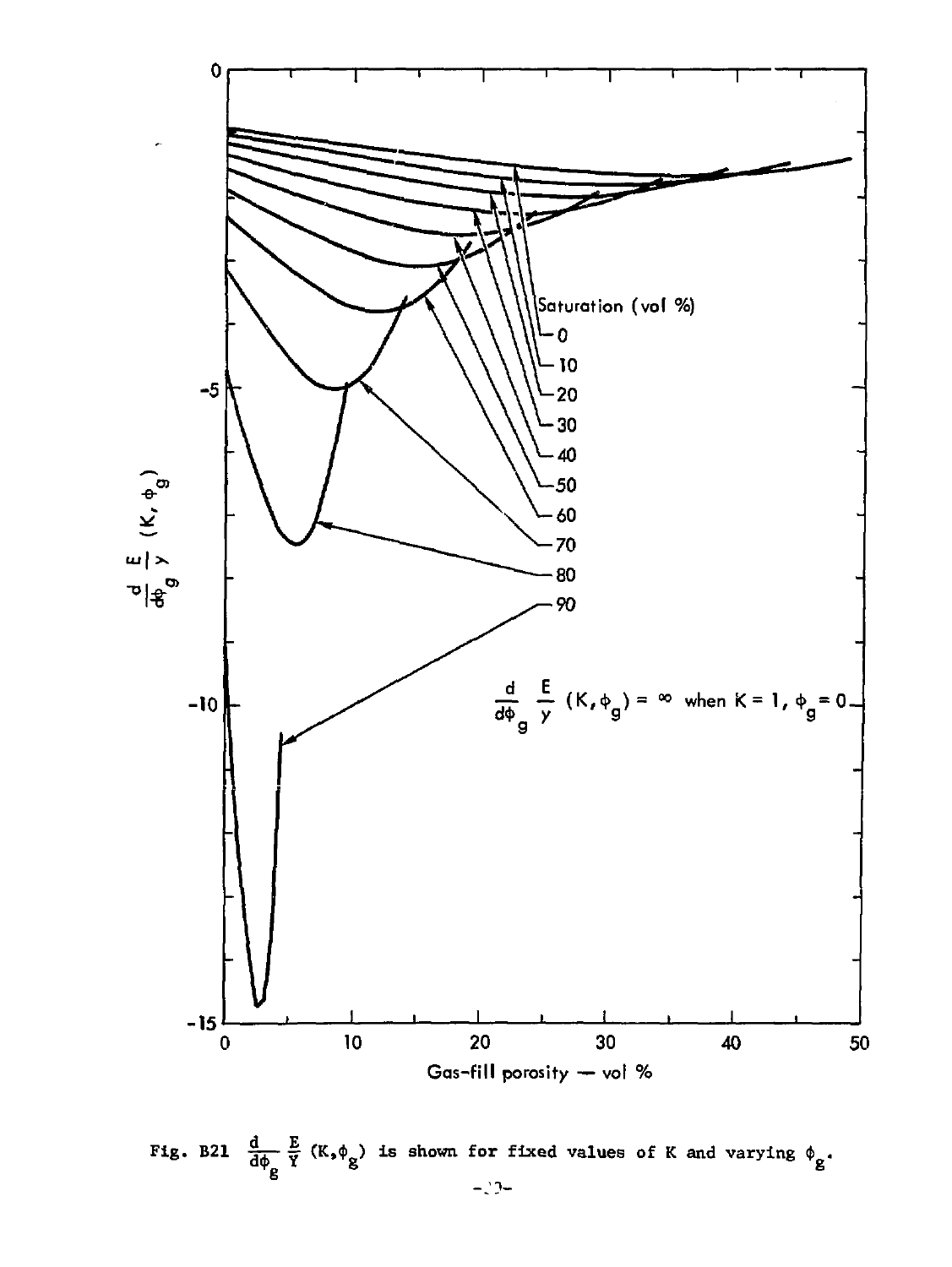

Fig. B22  $\frac{d}{d\phi_g} \frac{E}{Y}$  (K,  $\phi_g$ ) is shown for fixed values of  $\phi_g$  and varying K.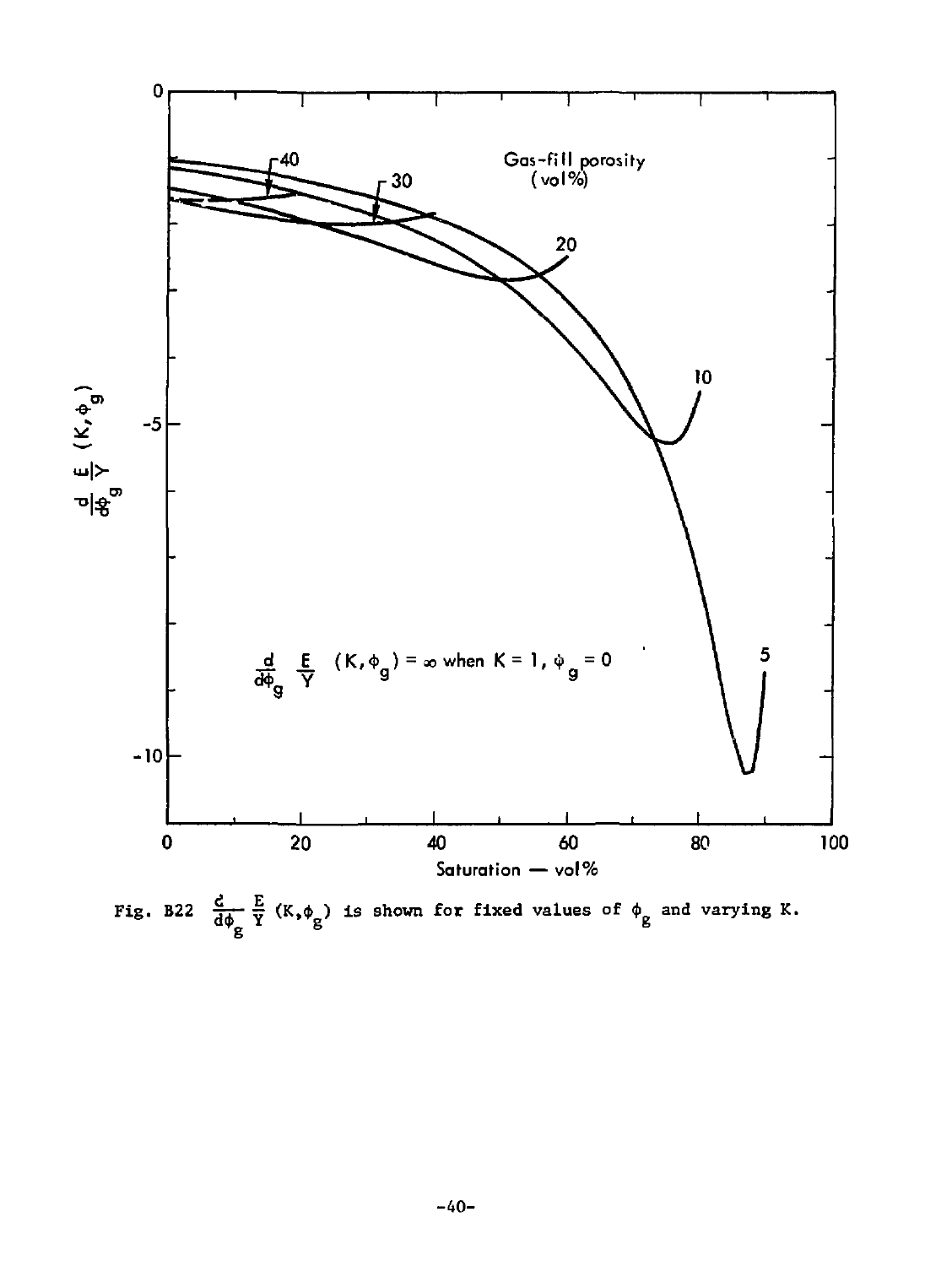

Fig. B23  $\frac{d}{dK} \frac{E}{Y} (K, \phi_g)$  is shown for fixed values of K and varying  $\phi_g$ .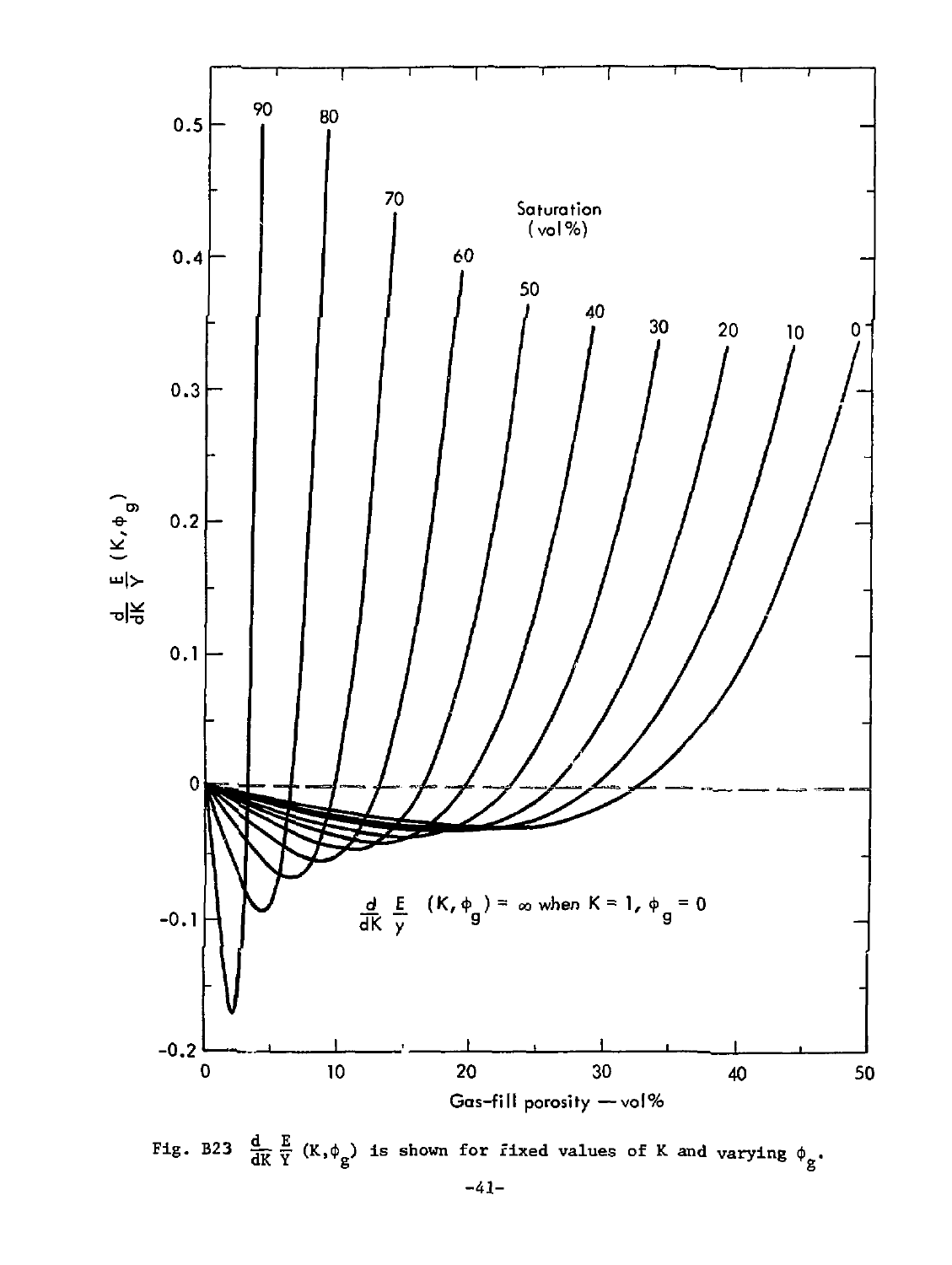